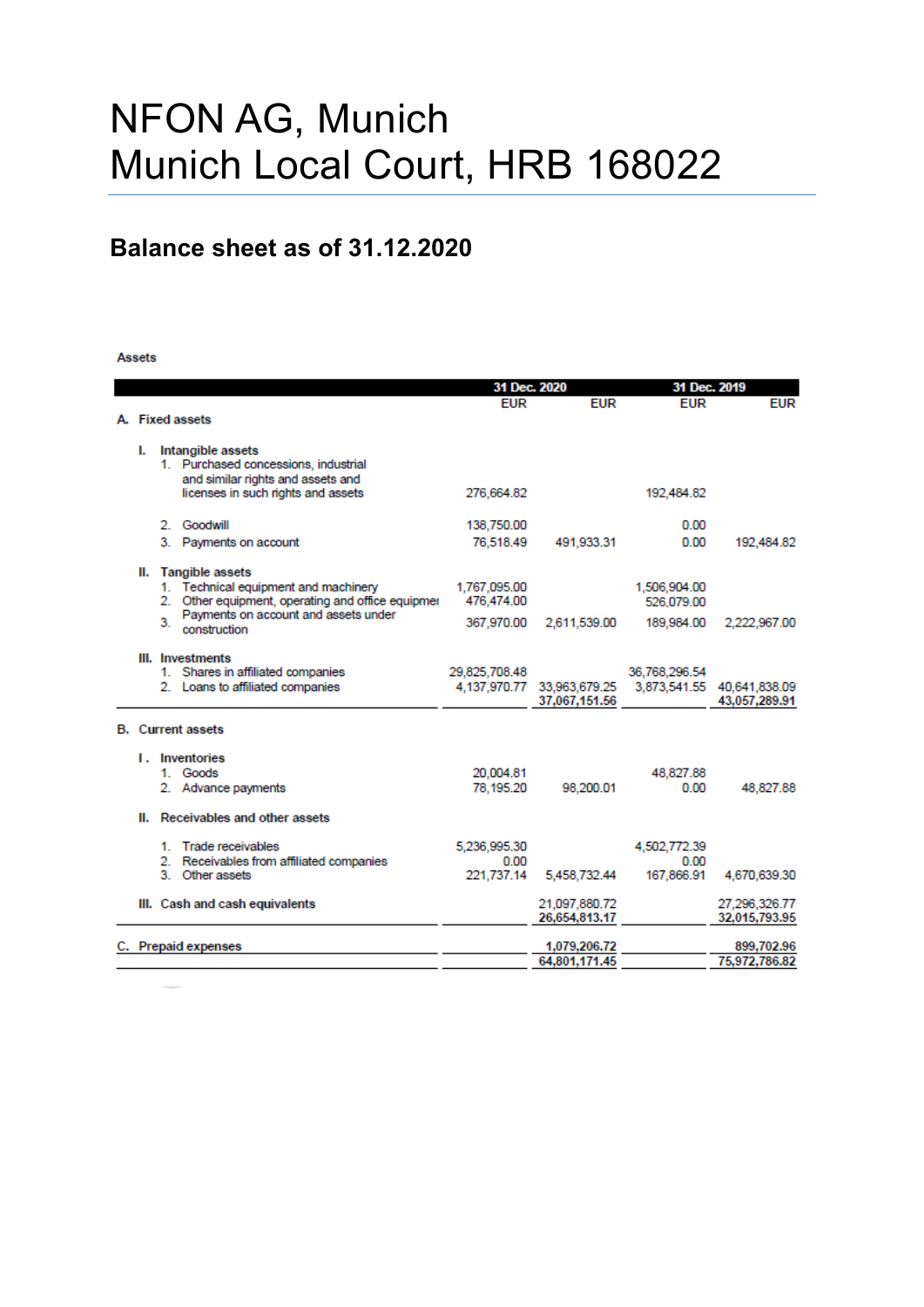**Equity and Liabilities** 

|    |                                                                                                                                           | 31 Dec. 2020                 | 31 Dec. 2019                 |
|----|-------------------------------------------------------------------------------------------------------------------------------------------|------------------------------|------------------------------|
|    |                                                                                                                                           | EUR                          | <b>EUR</b>                   |
|    | A. Equity                                                                                                                                 |                              |                              |
| ь. | <b>Subscribed capital</b>                                                                                                                 | 15,055,569.00                | 15,055,569.00                |
| Ш. | <b>Capital reserves</b>                                                                                                                   | 84.052.574.64                | 83,112,964.64                |
|    | III. Net loss for the year<br>- loss carried forward from the previous year<br>EUR 47,388,546.78 EUR (previous year EUR -33,431,261.30) - |                              | -56,113,039.11 47,388,546.78 |
|    |                                                                                                                                           |                              | 42,995,104.53 50,779,986.86  |
|    |                                                                                                                                           |                              |                              |
|    | <b>B.</b> Provisions                                                                                                                      |                              |                              |
|    | 1. Tax provisions                                                                                                                         | 0.00                         | 69.456.25                    |
| 2. | Other provisions                                                                                                                          | 2,535,171.26                 | 3,332,097.16                 |
|    |                                                                                                                                           | 2,535,171.26                 | 3,401,553.41                 |
|    |                                                                                                                                           |                              |                              |
|    | <b>Liabilities</b>                                                                                                                        |                              |                              |
|    | 1 Bonds                                                                                                                                   | 0.00                         | 5.075.000.00                 |
|    | 2 Liabilities to banks                                                                                                                    | 8,966,641.01                 | 9,006,640.97                 |
|    | 3. Trade payables                                                                                                                         | 3,058,757.39                 | 2,307,694.46                 |
|    | 4. Liabilities to affiliated companies                                                                                                    |                              |                              |
|    | 5 Other liabilities                                                                                                                       | 5,690,336.99<br>1.138.493.63 | 4,286,616.97<br>1.115.294.15 |
|    | - there of taxes                                                                                                                          |                              |                              |
|    | EUR 463,921.98 EUR (previous year EUR 475,661.90) -                                                                                       |                              |                              |
|    | - of which social security                                                                                                                |                              |                              |
|    | EUR 31,048.95 EUR (previous year EUR 21,534.67) -                                                                                         |                              |                              |
|    |                                                                                                                                           |                              | 18,854,229.02 21,791,246.55  |
|    |                                                                                                                                           |                              |                              |
|    | D. Deferred income                                                                                                                        | 416,666.64                   | 0.00                         |
|    |                                                                                                                                           |                              |                              |

|  | 64,801,171.45 75,972,786.82 |
|--|-----------------------------|
|  |                             |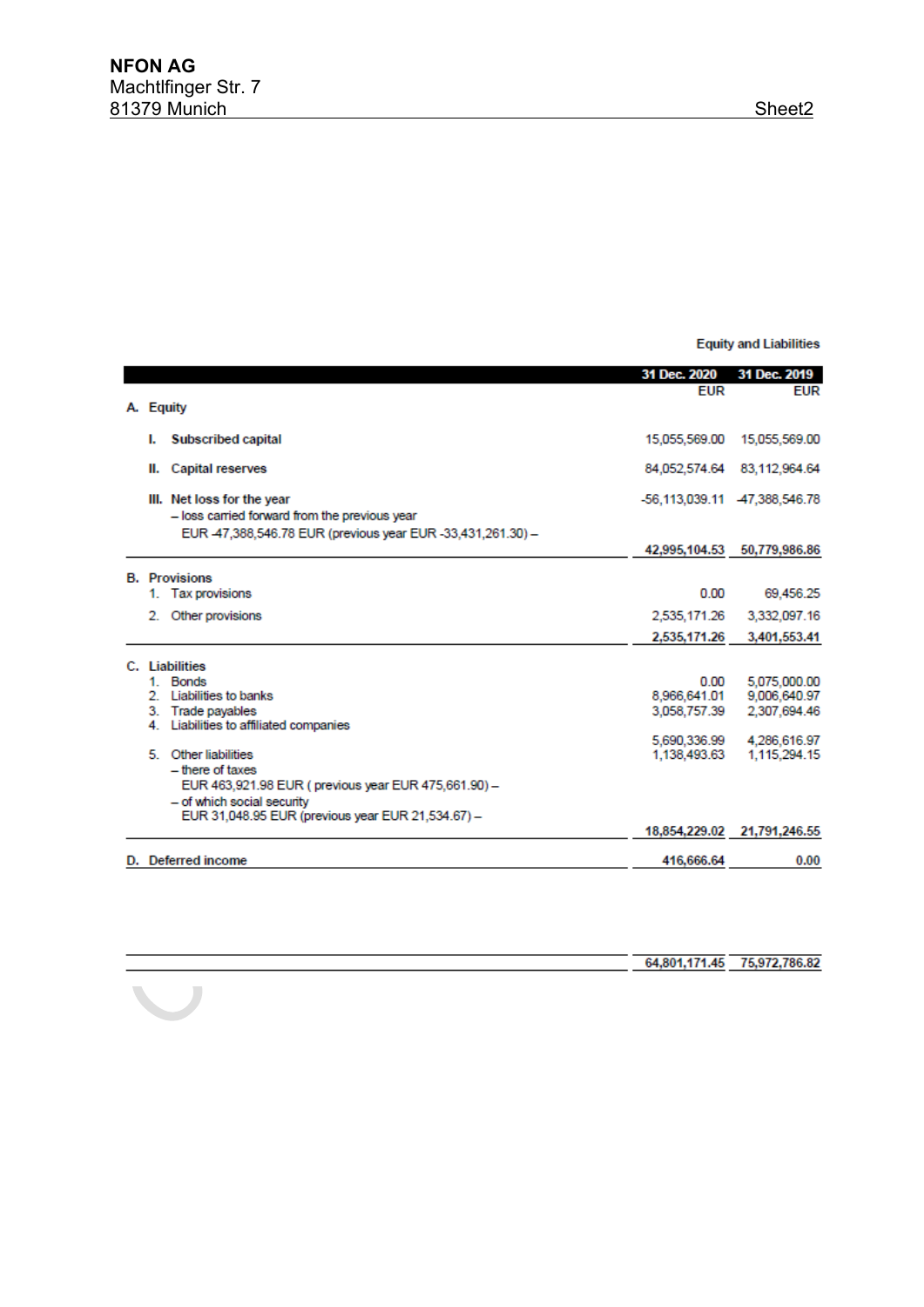## **Profit and loss statement for the period 1.1.-31.12.2020**

|    |                                                           | 2020            |                                                           |                  | 2019             |  |
|----|-----------------------------------------------------------|-----------------|-----------------------------------------------------------|------------------|------------------|--|
|    |                                                           | <b>EUR</b>      | <b>EUR</b>                                                | <b>EUR</b>       | <b>EUR</b>       |  |
| 1. | Revenue                                                   |                 | 44,366,765.92                                             |                  | 37,629,010.72    |  |
|    | 2. Other operating income                                 |                 | 726,063.46                                                |                  | 529,075.95       |  |
|    | 3. Cost of materials                                      |                 |                                                           |                  |                  |  |
|    | a) Cost of purchased goods                                | $-2.073.327.85$ |                                                           | $-2.795.345.76$  |                  |  |
|    | b) Cost of purchased services                             | -4.410.050.22   | $-6,483,378.07$                                           | -4,102,374.59    | -6,897,720.35    |  |
|    | 4. Pesonnel expenses                                      |                 |                                                           |                  |                  |  |
|    | a) Wages and salaries                                     | -16,886,637.74  |                                                           | $-14.546.275.09$ |                  |  |
|    | b) Social security contributions and expenses for         |                 |                                                           |                  |                  |  |
|    | Retirement provision and for support                      |                 | -2,634,305.09 -19,520,942.83 -2,344,612.95 -16,890,888.04 |                  |                  |  |
|    | - of which for pensions                                   |                 |                                                           |                  |                  |  |
|    | EUR 31,346.74 ( previos year EUR 38,483.77) -             |                 |                                                           |                  |                  |  |
|    | 5. Amortisation and depreciation                          |                 |                                                           |                  |                  |  |
|    | on intangible fixed assets and tangible assets as well on |                 |                                                           |                  |                  |  |
|    | ecapitalized start-up and business expansion ecpenses     |                 | -844.993.43                                               |                  | -662,902.94      |  |
|    | 6. Other operating expenses                               |                 | -26,656,870.63                                            |                  | $-27,098,293.32$ |  |
|    | 7. Income from other securities and                       |                 |                                                           |                  |                  |  |
|    | loans held as financial assets                            |                 | 223,206.41                                                |                  | 198,680.91       |  |
|    | - from affiliated companies                               |                 |                                                           |                  |                  |  |
|    | EUR 223,206.41 ( previos year EUR 198,680.91) -           |                 |                                                           |                  |                  |  |
|    | 8. Interest and similar income                            |                 | 9,138.96                                                  |                  | 29,208.68        |  |
|    | 9. Net interest expenses                                  |                 | $-537,214.75$                                             |                  | -787,997.67      |  |
|    | - from affiliated companies                               |                 |                                                           |                  |                  |  |
|    | EUR 143,573.31 (previos year EUR 69,880.86) -             |                 |                                                           |                  |                  |  |
|    | 10. Income taxes                                          |                 | 1.83                                                      |                  | 23.53            |  |
|    | 11. Earnings after taxes                                  |                 | $-8,718,223.13$                                           |                  | -13,951,802.53   |  |
|    | 12. Other taxes                                           |                 | $-6,269.20$                                               |                  | $-5,482.95$      |  |
|    | 13. Net loss for the year (previous year: net loss)       |                 | $-8,724,492.33$                                           |                  | $-13,957,285.48$ |  |
|    | 14. Loss carried forward from the previous year           |                 | -47,388,546.78                                            |                  | -33,431,261.30   |  |
|    | 15. Balance sheet loss                                    |                 | -56,113,039.11                                            |                  | -47,388,546.78   |  |
|    |                                                           |                 |                                                           |                  |                  |  |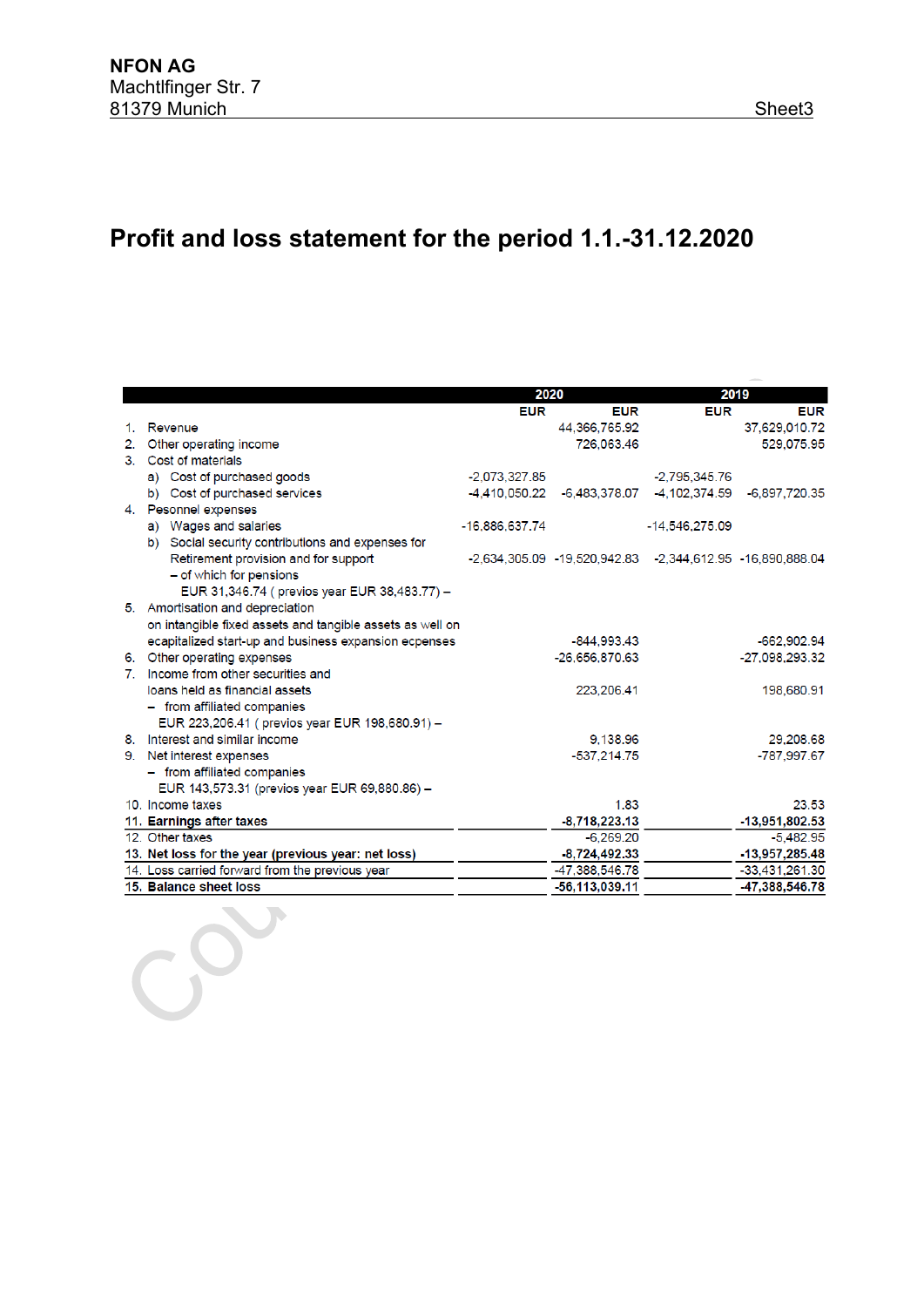## **Notes to the Annual Financial Statements for the 2020 financial year**

#### **I. General information on the annual financial statements**

The annual financial statements for fiscal 2020 have been prepared in accordance with the applicable provisions of the *Handelsgesetzbuch* (HGB – German Commercial Code), the relevant provisions of the *Aktiengesetz* (AktG – German Stock Corporation Act) and the Articles of Association of the company.

The company is a large corporation as referred to by section 267(3) HGB.

The balance sheet and the income statement are structured in line with section 266(2) and (3) and section 275 HGB, and the income statement was prepared in line with the total cost (nature of expense) method.

Notes on individual items of the balance sheet and the income statement required by law are made in the notes.

The fiscal year is the calendar year.

### **II. Accounting policies**

Purchased **intangible fixed assets** are recognised at cost less amortization and writedowns. Intangible assets essentially include rental rights and software. Intangible assets are amortised on a straight-line basis over a useful life of between three and five years.

Section 248(2) HGB allows the option of capitalisation for internally generated intangible fixed assets. The company exercises this option in that there is no capitalisation, and instead the expenses incurred are recognised in profit or loss.

Derivatively acquired **goodwill** is written down on a straight-line basis over ten years.

**Tangible assets** are measured at acquisition or production cost less depreciation and impairment over a useful life of between one and 23 years.

If the reasons for impairment cease to apply either in full or in part, the impairment loss is reversed in accordance with section 253(5) HGB.

Immovable tangible assets are depreciated on a straight-line basis.

Depreciation on movable tangible assets is recognised on a straight-line basis.

Given their immateriality, assets acquired in the fiscal year with an acquisition or production cost of up to EUR 800 (not including VAT) are treated as low-value assets in accordance with tax law in accounting under commercial law; they are written down in full in the year of their acquisition. Assets with an acquisition or production cost of more than EUR 800 are written down over their useful life.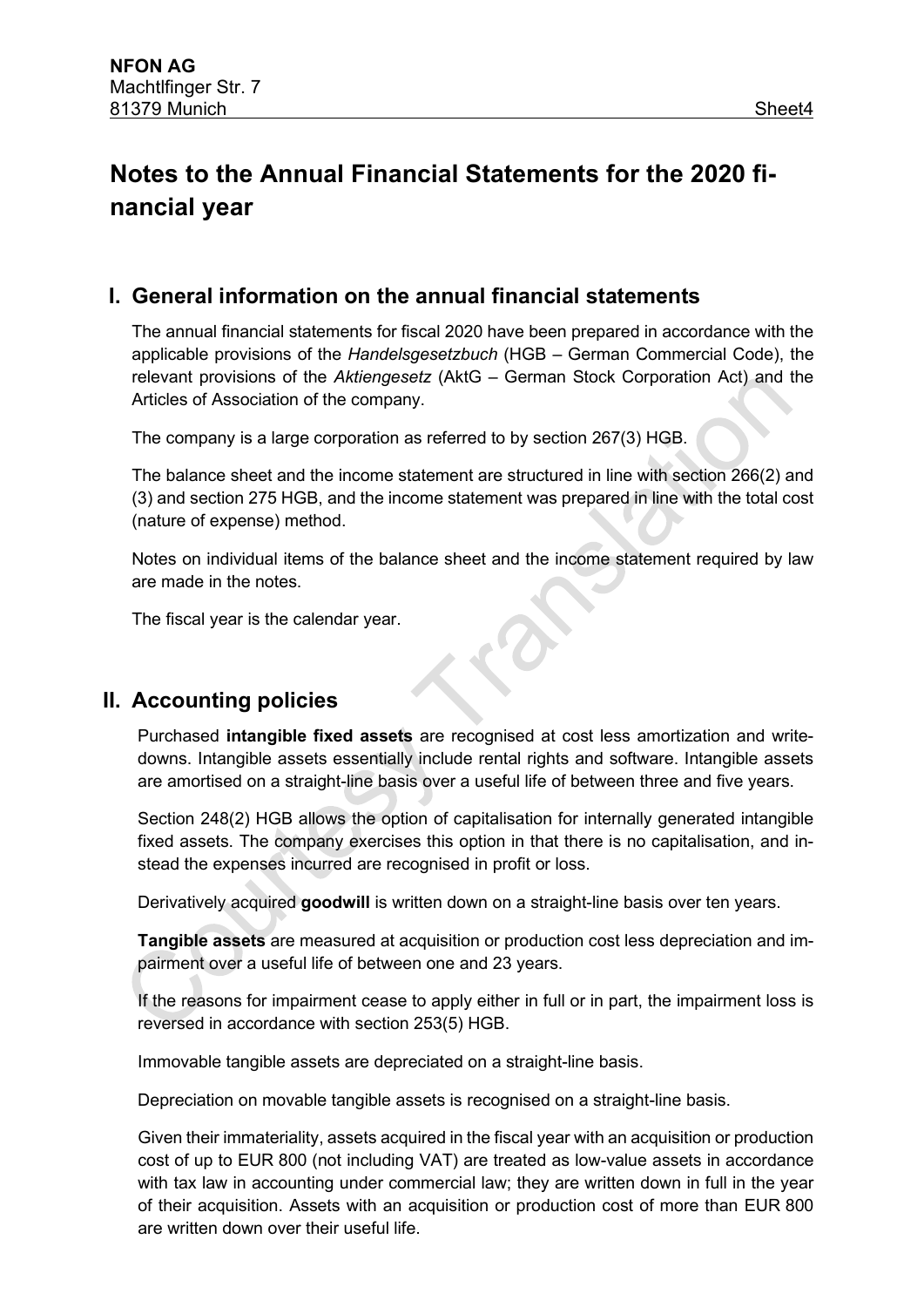**Financial assets** are measured at cost less write-downs. If there are indications of permanent impairment, they are written down to the lower fair value. If impairment is not expected to be permanent, impairment is not recognised in accordance with section 253(3) sentence 6 HGB. If the reasons for impairment no longer apply, the lower carrying amounts are not retained. The carrying amount of equity investments is tested for impairment once per year. Specific valuation allowances are recognised for risks of default included in loans.

**Inventories** are measured at the lower of cost, including incidental expenses, and market prices. Specific valuation allowances are recognised in the appropriate amount for slowmoving merchandise and other (sales) risks. A general valuation is also recognised for other general risks.

**Inventories (material)** are carried at cost and essentially comprise the cost of cables, other small pieces of equipment and a residual stock of telephones. They are carried at market value, if lower. Discernible risks in inventories are taken into account by appropriate write-downs.

Apart from the customary retention of title, inventories are free from third-party rights.

**Receivables and other assets** are recognised at nominal amount. Specific and general valuation allowances are recognised for possible risks of default.

**Cash funds** are recognised at their nominal amount.

**Prepaid expenses and deferred income** are recognised for transitory items. The amount of prepaid expenses and deferred income is based on the payment amount and the ratio of services received/performed and the outstanding consideration as at the balance sheet date. Prepaid expenses and deferred income extending over multiple fiscal years are not discounted.

**Deferred taxes** are calculated in accordance with the temporary concept and relate exclusively to the differences between the accounting and tax carrying amounts of assets and liabilities. Loss carry forwards are only taken into account to the extent that they can be used within five years.

Deferred taxes are measured using the tax rates that will apply when the differences reverse. If these tax rates are not known, individual tax rates are used on the balance sheet date. Deferred taxes are not discounted. The option of netting deferred tax assets and liabilities is exercised. The option to capitalise excess deferred tax assets is not exercised.

**Provisions** take into account all discernible risks and uncertain obligations at an appropriate amount. Provisions are carried at their settlement amount taking future price and cost changes into account. Provisions with a remaining term of more than one year are discounted using the average market interest rate for the last seven fiscal years appropriate to their remaining term.

**Liabilities** are reported at their settlement amount.

**Assets and liabilities in foreign currency** were translated using the middle spot exchange rate as at the balance sheet date. The realisation principle (section 252(1) no. 4,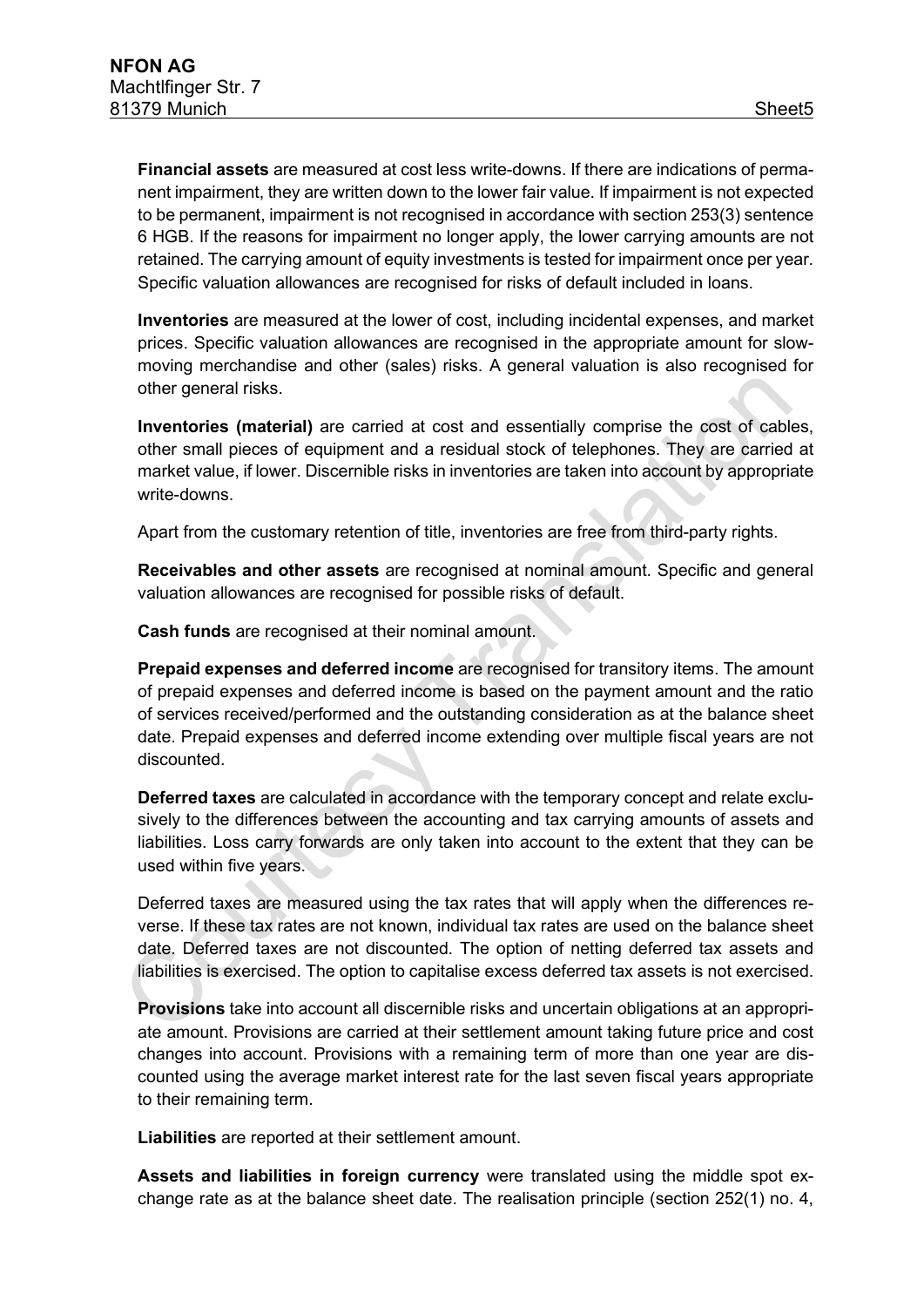2nd half-sentence HGB) and the historical cost convention (section 253(1) sentence 1 HGB) were complied with for remaining terms of more than one year.

**Share-based payment** Expenses for stock options are recognised pro rata over the vesting period. As at the commitment date, they are measured at the value reported in the consolidated financial statements in accordance with IFRS 2 Share-based Payment. They are recognised in the capital reserves. The options represent payment for work yet to be performed, hence capital reserves are increased pro rata over the period in which the employees perform their work (consideration). The contra item is personnel expenses.

### **III. Balance sheet disclosures**

#### **1. Fixed assets**

The development of individual items of fixed assets in fiscal 2020 and depreciation and amortisation are shown in the statement of changes in fixed assets in the annex to the notes.

Loans to affiliated companies of EUR 4,138 thousand (previous year: EUR 3,873 thousand) relate to the companies NFON Italia S.r.l., Italy, NFON France SAS, France, NFON IBERIA S.L., Spain, NFON developments Lda., Portugal, and Deutsche Telefon Standard GmbH, Germany.

Purchase price allocation for Onwerk GmbH, Mannheim

As at 20 December 2019, the Group agreed with Onwerk GmbH, Mannheim (Onwerk), that various assets, contractual relationships and, in particular, the existing employment contracts (including the employment contracts of the two managing partners) would be transferred from Onwerk to NFON for a cash purchase price of EUR 150 thousand. The transfer date was 1 April 2020. Goodwill of EUR 150 thousand was recognised in this context. This goodwill amounts to EUR 139 thousand as at 31 December 2020 after being written down.

#### **2. Inventories**

 $\sim$ 

Inventories of  $\epsilon$  98 thousand include goods of  $\epsilon$  20 thousand (2019:  $\epsilon$  49 thousand) and advance payments of €78 thousand (2019:  $€$  0).

#### **3. Receivables and other assets**

Receivables and other assets break down as follows:

| <b>EUR thousand</b>                                    | 31 Dec. 20 | 31 Dec. 20 |
|--------------------------------------------------------|------------|------------|
|                                                        | 20         |            |
| Trade receivables                                      | 5,237      | 4,503      |
| (of which with a remaining term of more than one year) |            |            |
| Receivables from affiliated companies                  |            |            |
| (of which with a remaining term of more than one year) |            |            |
| (of which trade receivables)                           |            |            |
| Other assets                                           | 222        | 168        |
| (of which with a remaining term of more than one year) | 53         |            |
| (of which to shareholders)                             |            |            |
| <b>Total</b>                                           | 5,459      |            |
| (of which with a remaining term of more than one year) | 53         |            |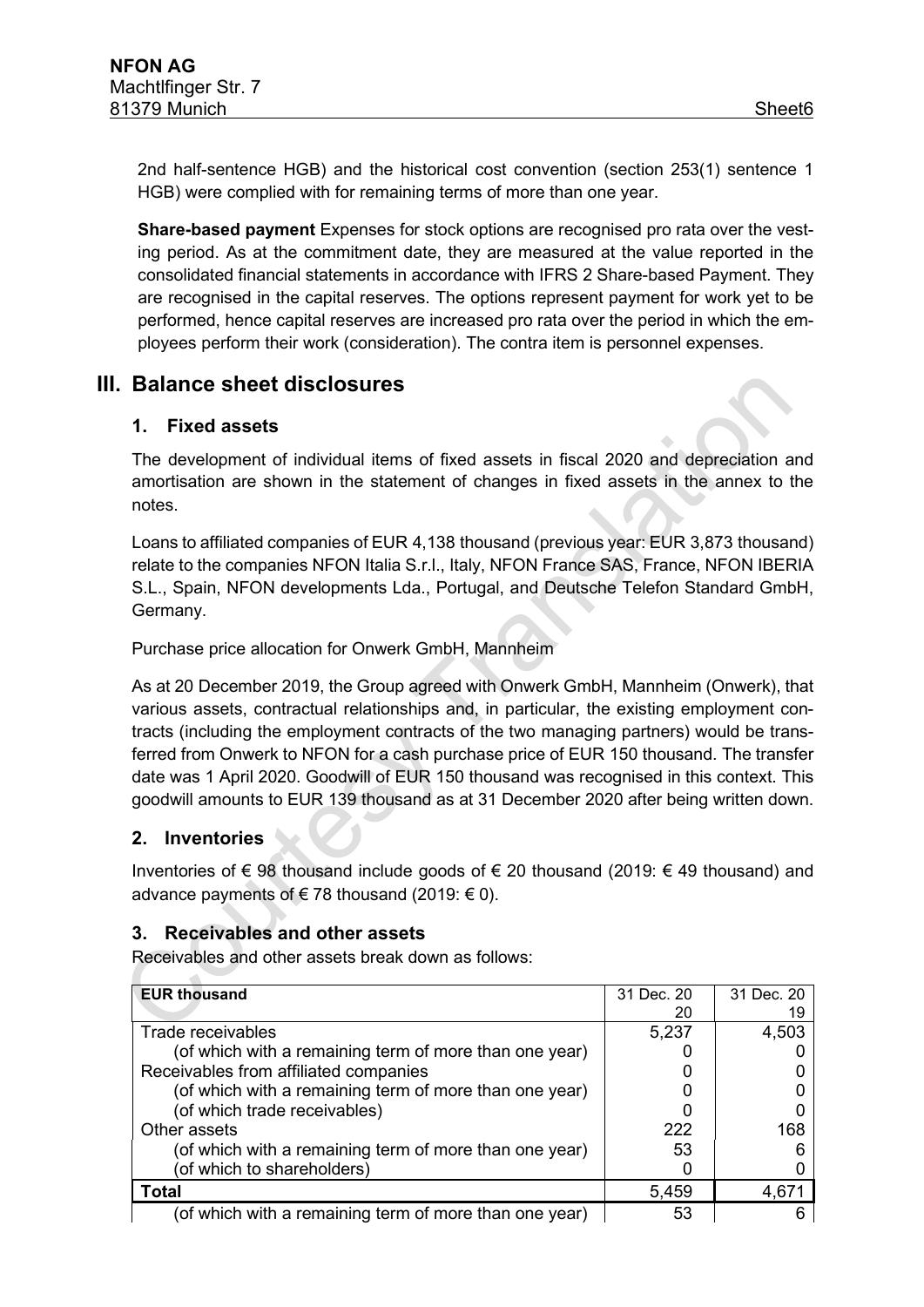$\mathsf{I}$ 

| (of which to shareholders) |  |  |
|----------------------------|--|--|
|----------------------------|--|--|

As at the balance sheet date, other assets include tax assets from other countries and input tax deductible in the subsequent period of EUR 48 thousand (previous year: EUR 46 thousand).

#### **4. Cash and cash equivalents**

Cash funds predominantly include bank balances of EUR 21,098 thousand (previous year: EUR 27,296 thousand).

EUR 390 thousand (previous year: EUR 390 thousand) of this is restricted as it represents banks' rights of recourse for customer direct debits.

Cash comprises cash on hand and bank balances. All highly liquid investments with original maturities of three months or less from the date of acquisition are considered cash equivalents. Cash and cash equivalents are measured at amortised cost.

#### **5. Prepaid expenses**

Prepaid expenses amount to EUR 1,079 thousand (previous year: EUR 900 thousand) and essentially relate to deferred licence payments in the reporting year.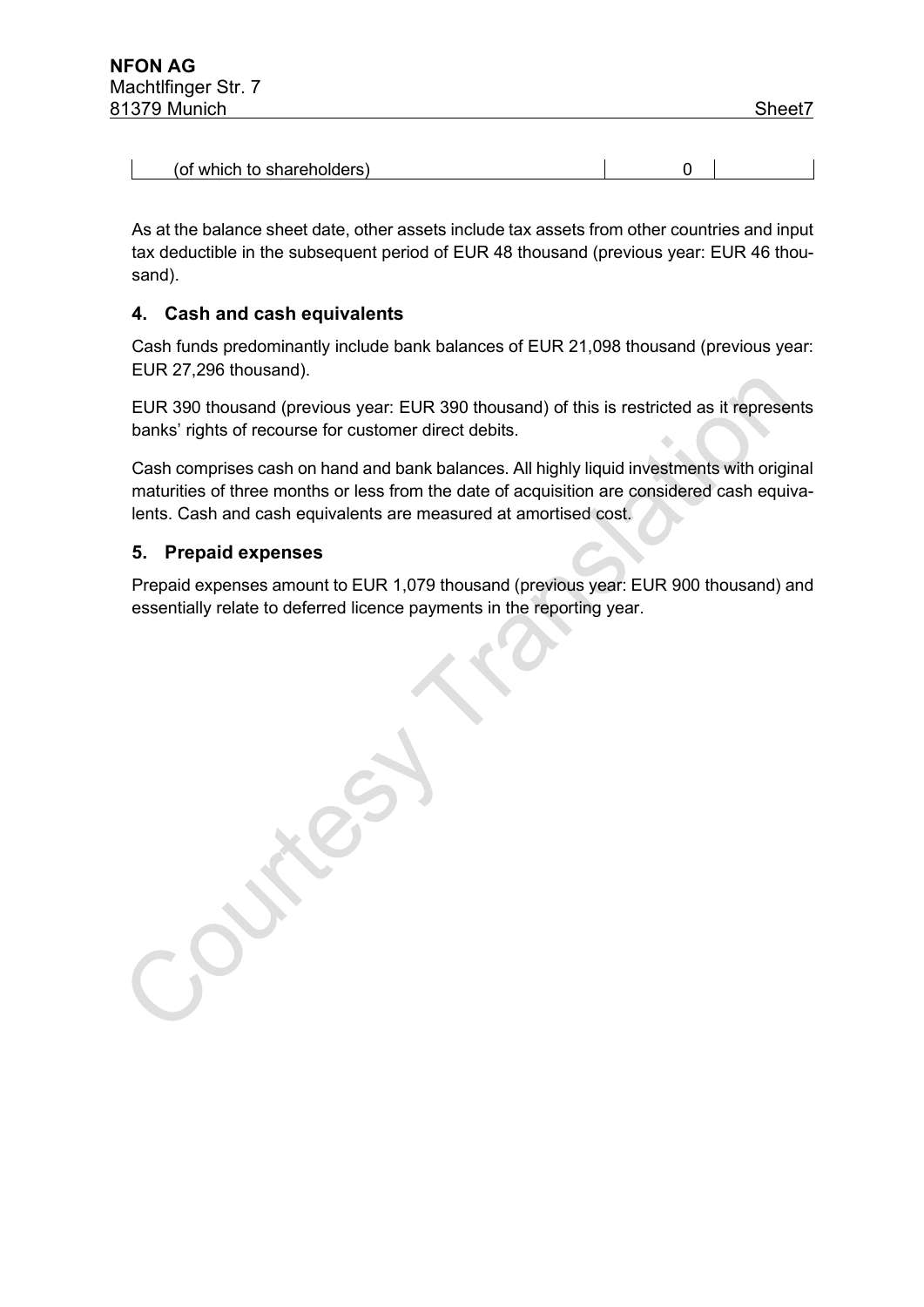#### **6. Equity**

The subscribed capital amounts to EUR 15,056 thousand as at 31 December 2020 (2019: EUR 15,056 thousand).

#### **Subscribed capital and ordinary shares**

As at 31 December 2020, NFON AG had issued 15,055,569 (as at 31 December 2019: 15,055,569) ordinary bearer shares with a notional interest in the share capital of EUR 1.00. The subscribed capital amounted to EUR 15,056 thousand as at 31 December 2020 (31 December 2019: EUR 15,056 thousand).

Each ordinary share entitles the bearer to one vote at the Annual General Meeting and to receive a dividend in the event of a distribution. Ordinary shares are not subject to any restrictions.

All issued and outstanding shares are fully paid in as at 31 December 2020 and 2019.

#### **Capital reserves**

The capital reserves contain the premium from issued shares and the transaction costs reimbursed by the previous shareholders in connection with the IPO. This offset the transaction costs in connection with the placement of new shares in the context of the IPO. Furthermore, capital reserves include expenses for the employee stock option plan recognised in the reporting period and the previous period as personnel expenses, plus the equity component of the warrant bond issued in the reporting year.

#### **Authorised capital**

In accordance with the resolution of the Annual General Meeting on 12 December 2019, the Management Board is authorised until 11 December 2024, with the approval of the Supervisory Board, to increase the share capital of NFON AG on one or more occasions in one or more tranches by up to EUR 3,000,000 by issuing up to 3,000,000 bearer shares in exchange for cash or non-cash contributions (Authorised Capital 2019). Shareholders have pre-emption rights. The Management Board is authorised, with the approval of the Supervisory Board, to decide whether to disapply shareholders' pre-emption rights, though these can only be disapplied in the following cases:

- to compensate fractional shares;
- if shares are issued in return for non-cash contributions to acquire companies, investments in companies, parts of companies or other assets, including rights and receivables, and the new shares for which shareholders' pre-emption rights have been disapplied do not exceed 10% of the share capital as at 31 December 2019, at the time this authorisation becomes effective or at the time it is exercised;
- if the capital is increased in return for cash contributions, the issue price of the new shares is not significantly lower than the stock market price at the time the issue price is finalised, and the new shares for which shareholders' pre-emption rights have been disapplied do not exceed 10% of the share capital as at 31 December 2019, at the time this authorisation becomes effective or at the time it is exercised.

Authorised Capital has not changed since the balance sheet date of the previous year.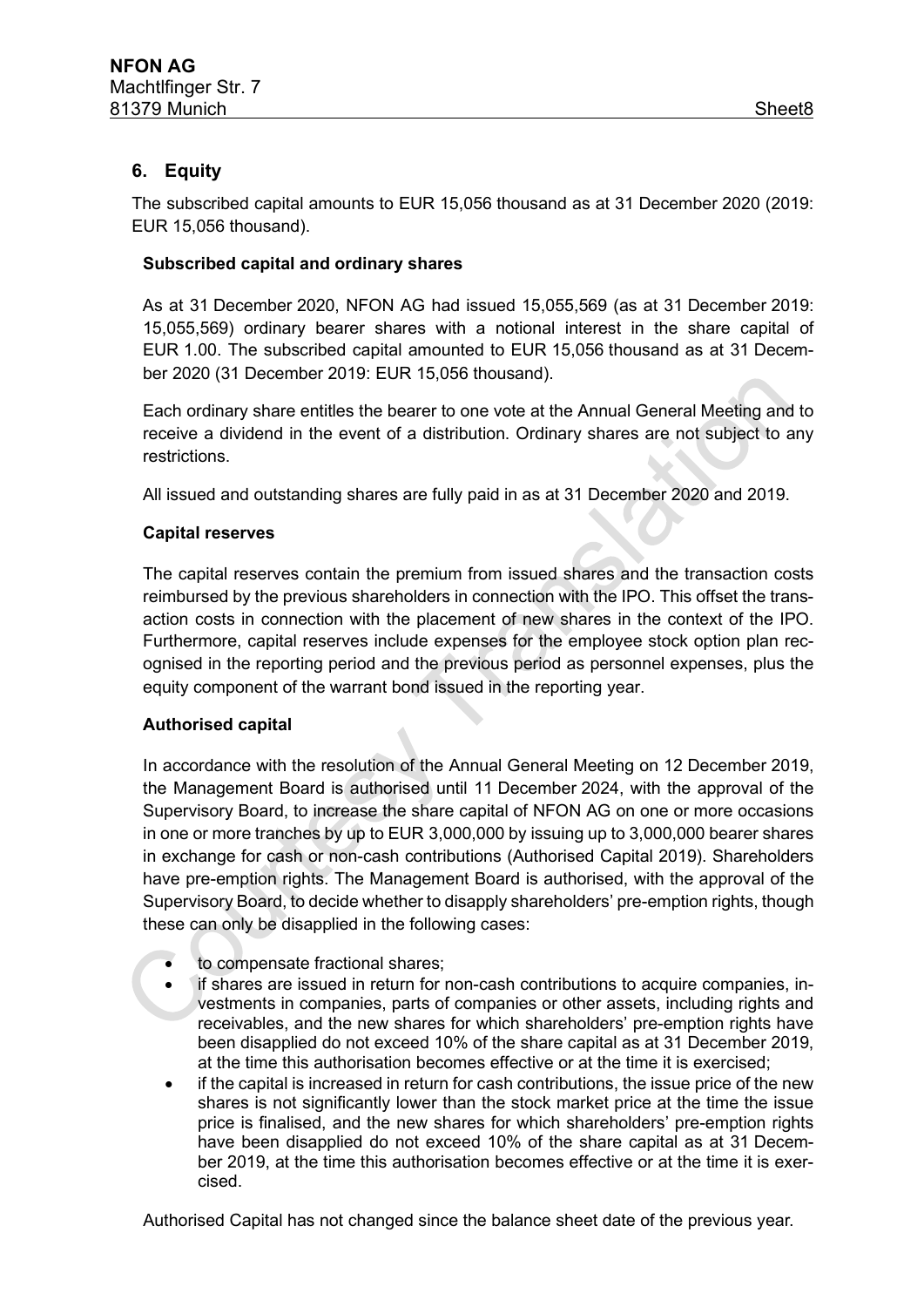#### **Contingent capital**

The creation of contingent capital (Contingent Capital I) in the form that the NFON AG share capital is contingently increased by up to EUR 3,856,060 by issuing up to 3,856,060 new no-par value bearer shares, serves to authorise the Management Board until 8 April 2023, with approval of the Supervisory Board, to issue bearer convertible bonds, warrant bonds, participation rights, participating bonds or combinations of these instruments, dated or undated, up to a total amount of EUR 115,681,800 and to grant bearers and creditors of convertible or warrant bonds conversion or option rights to new shares of the company with a pro rata amount in the share capital of up to EUR 3,856,060, which can be issued against non-cash contributions.

Furthermore, on the basis of the authorisation of the Annual General Meeting on 9 April 2018 in order to secure the pre-emption rights from stock options (pre-emption rights as referred to by section 192(2) no. 3 AktG) issued between 9 April 2018 and 8 April 2023, the share capital of NFON AG has been contingently increased by up to EUR 964,015 against the issue of up to 964,015 new bearer shares (Contingent Capital  $II$ ).

Contingent Capital I amounts to EUR 2,892,045 as at 31 December 2020 (31 December 2019: EUR 2,892,045). As at 31 December 2020 (and 31 December 2019), Contingent Capital II was unchanged since the resolution of the Annual General Meeting on 9 April 2018.

|                                                                   | <b>EUR thousand</b><br>2020 | <b>EUR thousand</b><br>2019 |
|-------------------------------------------------------------------|-----------------------------|-----------------------------|
| Net loss/net income<br>Loss carried forward from<br>previous year | -8,724<br>-47.389           | $-13,957$<br>$-33,431$      |
| 31 December                                                       | $-56, 113$                  | -47.388                     |

#### **Development of net accumulated losses**

 $-9y$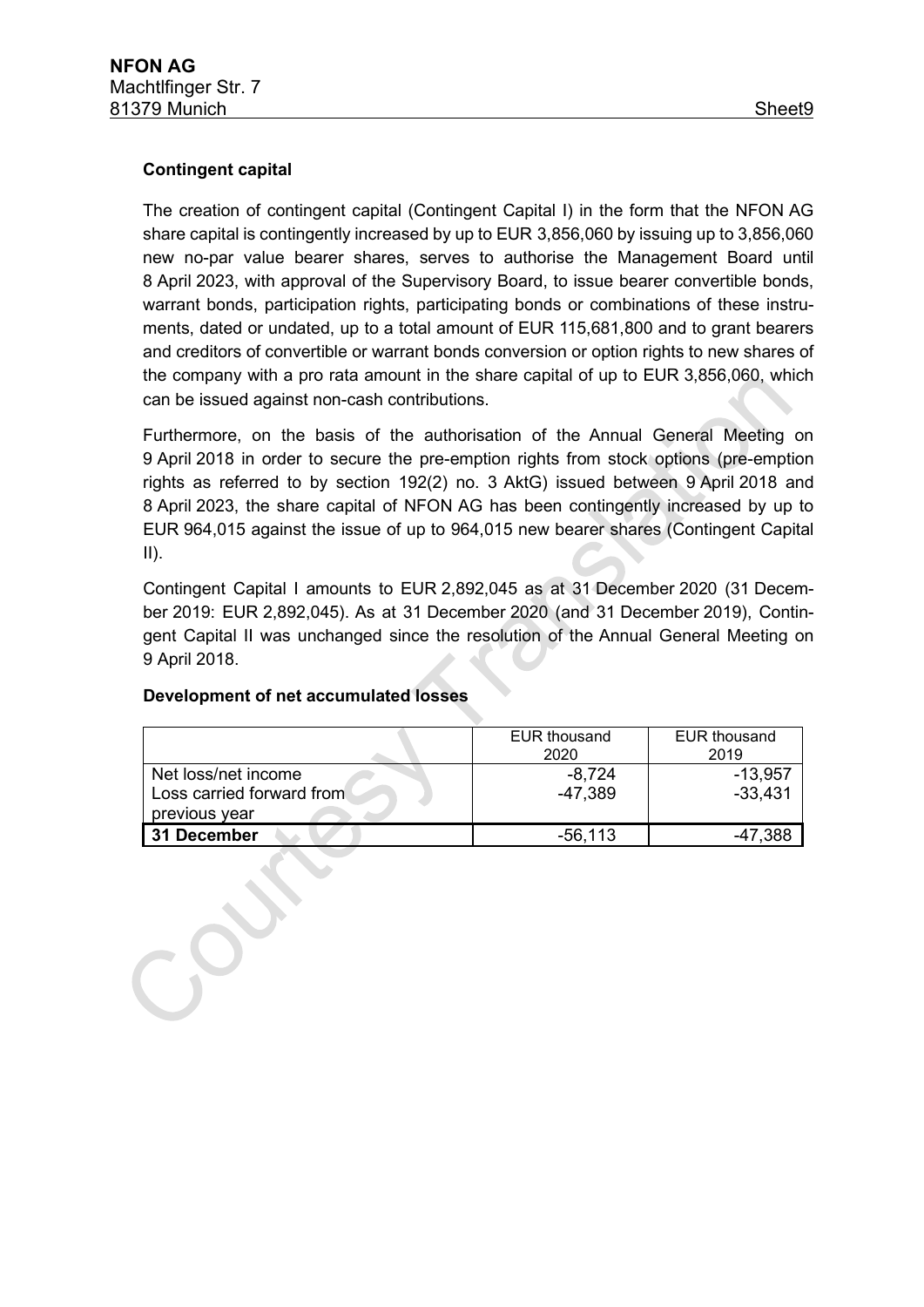#### **Voting rights**

In 2020, NFON AG received the following notifications in accordance with section 20(1) or 4 AktG or section 33(1) WpHG and published them in accordance with section 20(6) or section 38(1) and section 40 WpHG on the Group's website:

| Type of<br>notifica-<br>tion      | Date of<br>report | Date of<br>change | Name of reporting<br>party/shareholder                                                                                           | <b>Threshold</b><br>affected | Share of<br>voting<br>rights |
|-----------------------------------|-------------------|-------------------|----------------------------------------------------------------------------------------------------------------------------------|------------------------------|------------------------------|
| Section<br>43 WpHG                | 6 Jan.<br>2020    | 9 Dec. 2019       | Florian Schuhbauer and<br>subsidiaries                                                                                           | Above 10%                    | 11.43%                       |
| Section<br>33 WpHG                | 30 Jan.<br>2020   | 27 Jan. 2020      | Universal-Investment-com-<br>pany mit beschränkter Haf-<br>tung, Frankfurt, Germany                                              | Below 5%                     | 4.94%                        |
| Section<br>33 WpHG                | 17 Sept.<br>2020  | 11 Sept. 2020     | Federal Republic of Ger-<br>many represented by the<br>Federal Ministry for Eco-<br>nomic Affairs and Energy,<br>Berlin, Germany | Below 3%                     | 2.62%                        |
| Section<br>33 WpHG                | 19 Oct.<br>2020   | 15 Oct. 2020      | MainFirst SICAV, Sen-<br>ningerberg, Luxembourg                                                                                  | Below 5%                     | 4.78%                        |
| Sections<br>33, 34<br>WpHG        | 20 Oct.<br>2020   | 16 Oct. 2020      | Florian Schuhbauer, Active<br><b>Ownership Fund SICAV-</b><br>FIS SCS,                                                           | Above 15%                    | 17.51%                       |
| <b>Sections</b><br>33, 34<br>WpHG | 20 Oct.<br>2020   | 16 Oct. 2020      | Klaus Röhrig; Active Own-<br>ership Fund SICAV-FIS<br>SCS,                                                                       | Above 15%                    | 17.51%                       |
| Section<br>33 WpHG                | 21 Oct.<br>2020   | 16 Oct. 2020      | <b>Earlybird Verwaltungs</b><br>GmbH, Munich, Germany                                                                            | Below 10%                    | 7.97%                        |
| Sections<br>33, 34<br>WpHG        | 1 Dec.<br>2020    | 27 Nov. 2020      | Klaus Röhrig; Active Own-<br>ership Fund SICAV-FIS<br>SCS; AOC Cloud S.à r.l.                                                    | Above 20%                    | 25.48%                       |
| Sections<br>33, 34<br>WpHG        | 1 Dec.<br>2020    | 27 Nov. 2020      | Florian Schuhbauer; Active<br>Ownership Fund SICAV-<br>FIS SCS; AOC Cloud S.à<br>r.l.                                            | Above 20%                    | 25.48%                       |
| Section<br>33 WpHG                | 1 Dec.<br>2020    | 27 Nov. 2020      | <b>Earlybird Verwaltungs</b><br>GmbH, Munich, Germany                                                                            | Below 3%                     | $0\%$                        |
| Section<br>33 WpHG                | 4 Dec.<br>2020    | 3 Dec. 2020       | MainFirst SICAV, Sen-<br>ningerberg, Luxembourg                                                                                  | Below 3%                     | 1.01%                        |
| <b>Sections</b><br>33, 34<br>WpHG | 8 Dec.<br>2020    | 3 Dec. 2020       | Gerlin N.V., Maarsbergen,<br><b>Netherlands</b>                                                                                  | Above 5%                     | 5.0%                         |
| Sections<br>33, 34<br>WpHG        | 8 Dec.<br>2020    | 3 Dec. 2020       | <b>Teslin Capital Management</b><br>B.V., Maarsbergen, Nether-<br>lands                                                          | Above 5%                     | 5.0%                         |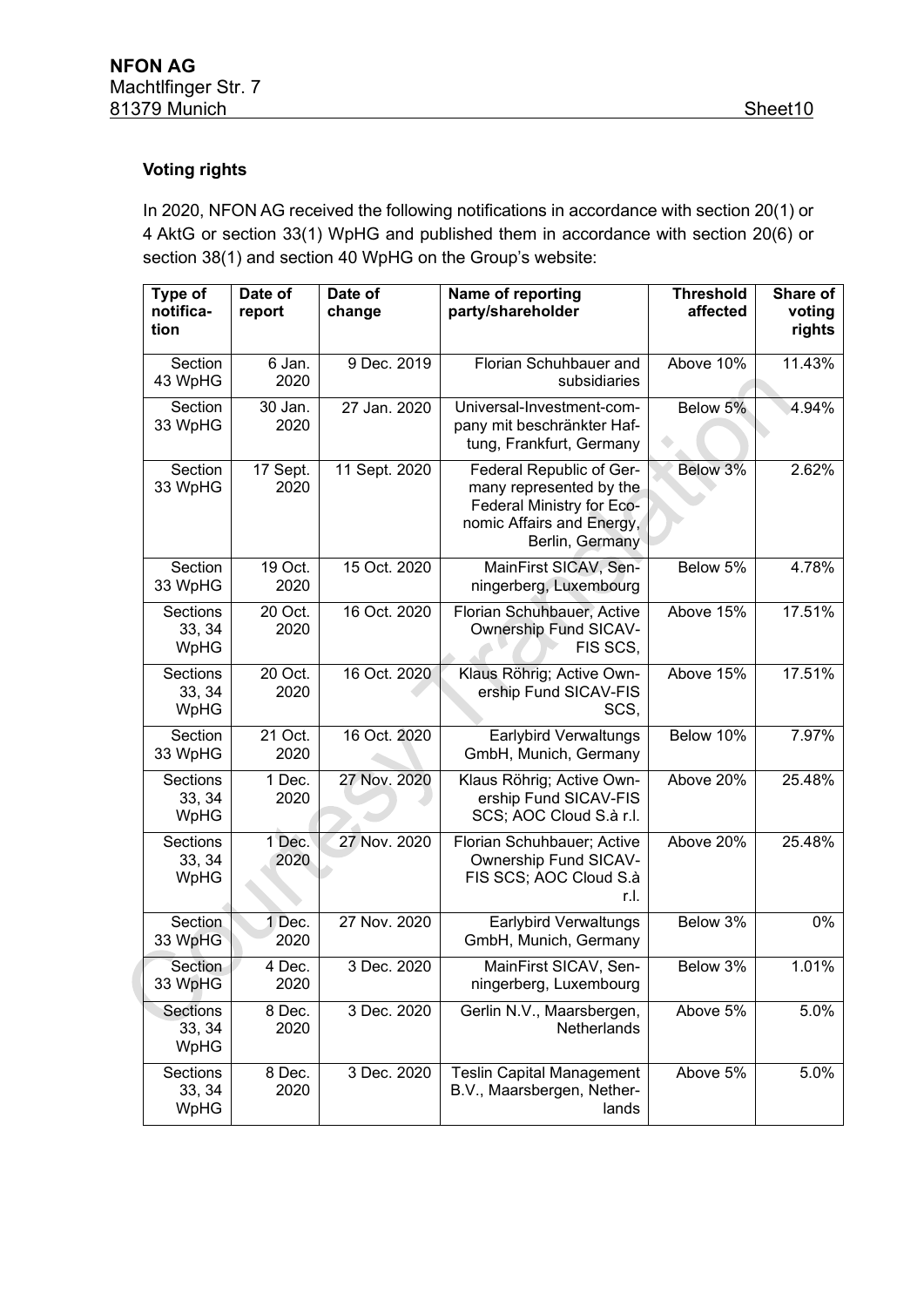#### **7. Provisions**

Provisions break down as follows:

| <b>EUR thousand</b>                                      | 31 Dec. 2020 | 31 Dec. 2019 |
|----------------------------------------------------------|--------------|--------------|
| Tax provisions                                           | U            | 69           |
| Other provisions                                         |              |              |
| Personnel provisions                                     | 1,368        | 1,195        |
| Remuneration for partner commission                      | 428          | 714          |
| Outstanding purchase invoices                            | 180          | 834          |
| <b>Others</b>                                            | 309          | 308          |
| Provision for year-end closing and au-<br>dit            | 251          | 281          |
| Social security contributions, pseudo<br>self-employment | 0            | O            |
| Total                                                    | 2,535        | 3,402        |

Personnel provisions essentially include provisions for bonuses of EUR 645 thousand (previous year: EUR 755 thousand) and holidays of EUR 451 thousand (previous year: EUR 331 thousand).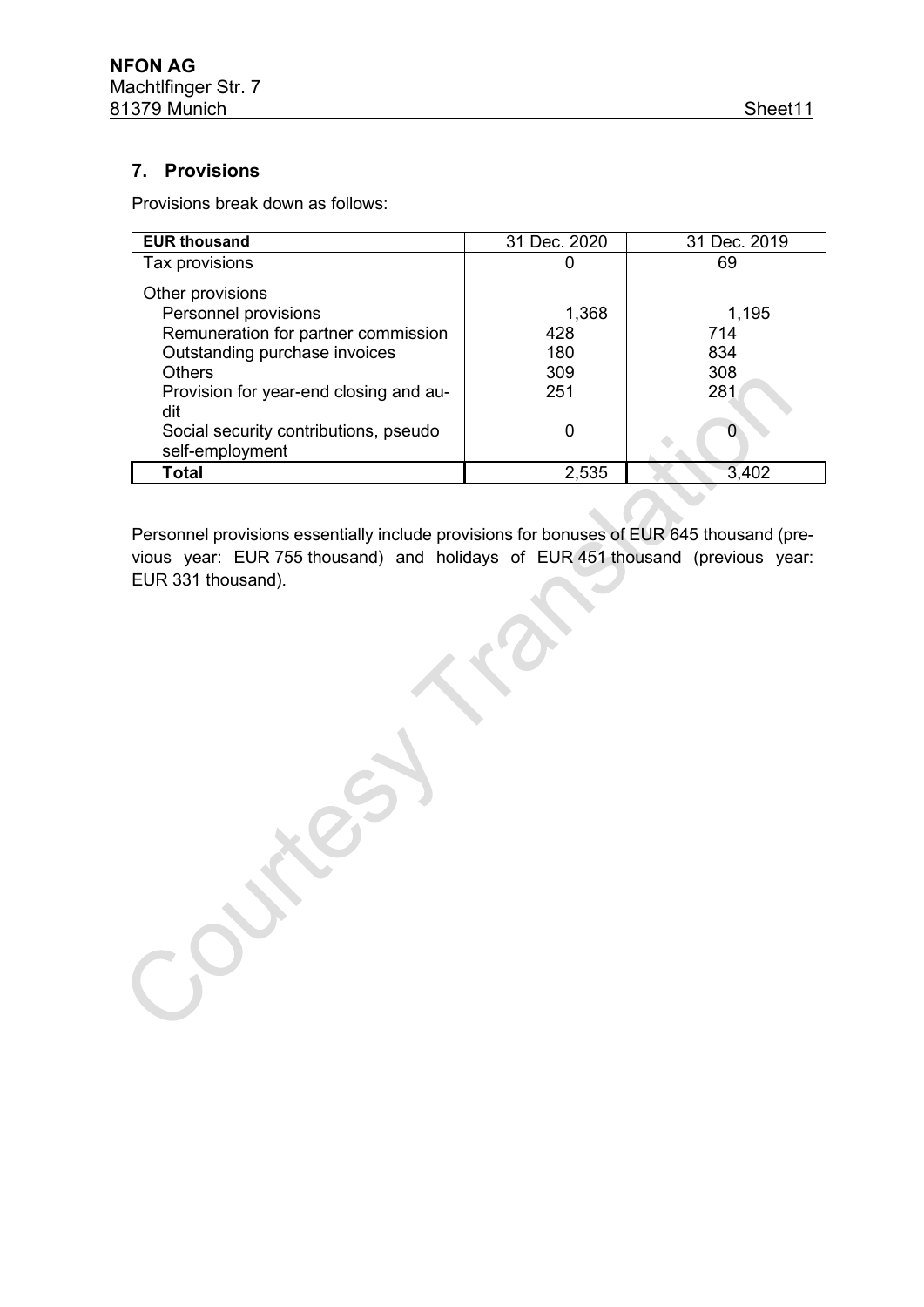#### **8. Liabilities**

Liabilities break down as follows:

|                                                                                                                                |                                      | with a remaining term of |                       |                                     |                                                  |                                                                          |
|--------------------------------------------------------------------------------------------------------------------------------|--------------------------------------|--------------------------|-----------------------|-------------------------------------|--------------------------------------------------|--------------------------------------------------------------------------|
| <b>EUR thousand</b>                                                                                                            | 31 Dec. 2020                         | up to one<br>year        | more than<br>one year | thereof:<br>more than<br>five years | thereof secured<br>by liens or similar<br>rights | Type and form of collateral                                              |
| Liabilities to banks                                                                                                           | 8,967                                | 8,967                    |                       |                                     | No                                               |                                                                          |
| <b>Bonds</b>                                                                                                                   | 0                                    | 0                        |                       |                                     | No                                               |                                                                          |
| Trade payables<br>Liabilities to affiliated companies<br><b>Other liabilities</b><br>thereof taxes<br>of which social security | 3,059<br>5,690<br>1,138<br>167<br>31 | 3,059<br>5,690<br>1,052  | 86                    |                                     | Yes<br>No<br>Yes                                 | General retention of title<br>Rent guarantees were agreed<br>as security |
| Total                                                                                                                          | 18,854                               | 18,768                   | 86                    |                                     |                                                  |                                                                          |

Regarding the liabilities to banks, minimum liquidity of EUR 12,000 thousand must be retained in accordance with the loan agreement between NFON and the bank.

The trade payables to affiliated companies essentially result from cost allocation to NFON UK Ltd. (EUR 3,643 thousand; previous year: EUR 3,320 thousand), nfon GmbH (EUR 1,032 thousand; previous year: EUR 966 thousand) and NFON Italia (EUR 661 thousand; previous year: EUR 0).

CPOST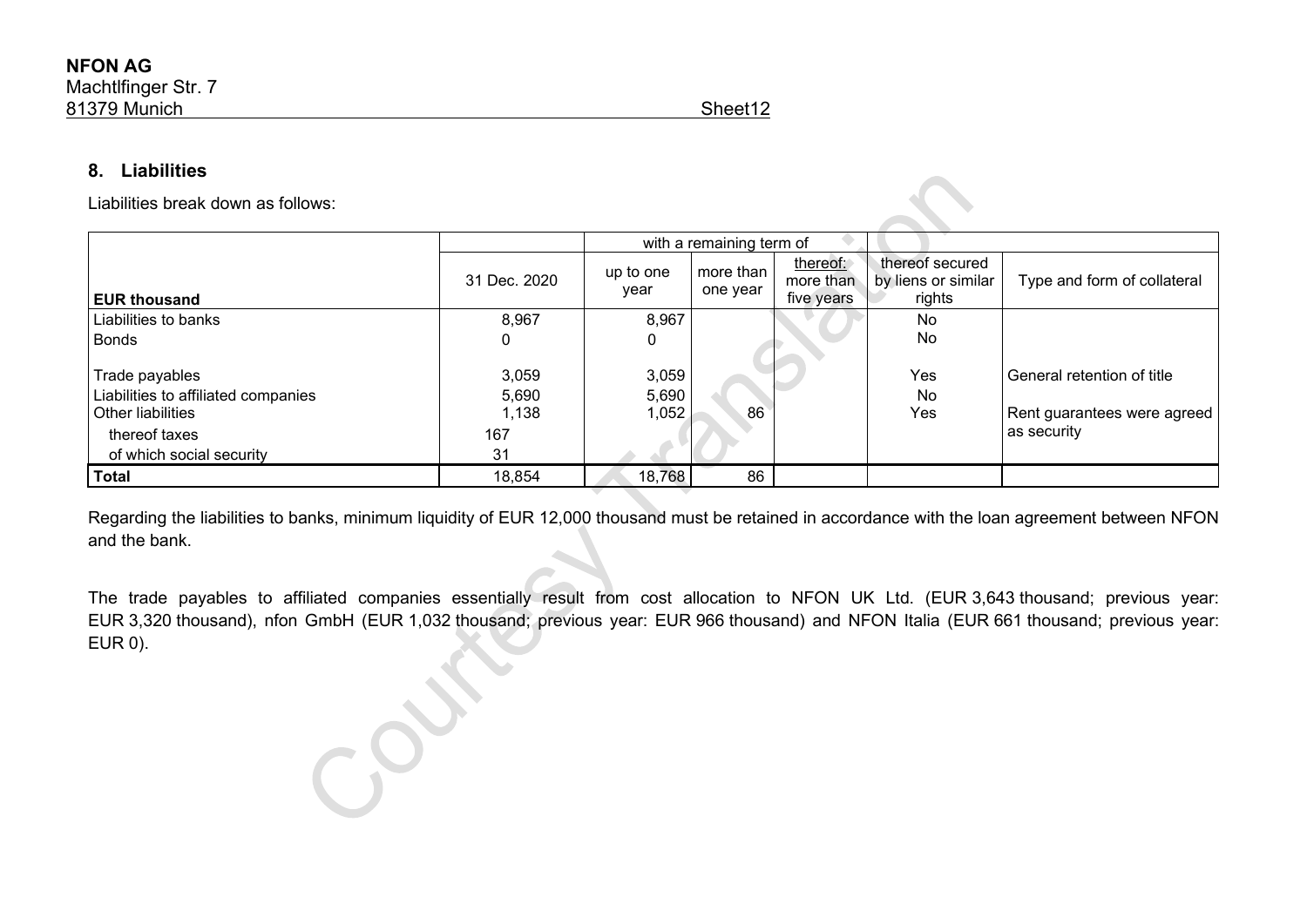|                                     |              | with a remaining term of |          |              |                     |                              |
|-------------------------------------|--------------|--------------------------|----------|--------------|---------------------|------------------------------|
|                                     |              |                          | more     | thereof:     | thereof secured     |                              |
|                                     | 31 Dec. 2019 | up to one year           | than one | more than    | by liens or similar | Type and form of collateral  |
| <b>EUR thousand</b>                 |              |                          | year     | five years   | rights              |                              |
| Liabilities to banks                | 9,007        | 9,007                    |          |              | No                  |                              |
| <b>Bonds</b>                        | 5,075        |                          |          |              | No                  |                              |
|                                     |              |                          |          |              |                     |                              |
| Trade payables                      | 2,308        | 2,308                    |          |              | Yes                 | l General retention of title |
| Liabilities to affiliated companies | 4,287        | 4,287                    |          |              | No                  |                              |
| <b>Other liabilities</b>            | 1,115        | 986                      | 129      | 0            | Yes                 | Rent guarantees were agreed  |
| there of taxes                      | 271          | 271                      |          |              |                     | l as security                |
| of which social security            | 22           | 22                       |          |              |                     |                              |
| <b>Total</b>                        | 21,791       | 16,588                   | 129      | $\mathbf{0}$ |                     |                              |

The bonds had a maturity of less than one year and were repaid on 02 January 2020.

Other liabilities break down as follows:

| <b>EUR thousand</b>           | 31 Dec. 2020 | 31 Dec. 2019 |
|-------------------------------|--------------|--------------|
| <b>Collateral received</b>    | 323          | 336          |
| <b>VAT liabilities</b>        | 167          | 205          |
| Deferral for rent-free period | 129          | 172          |
| Creditors with debit balances | 128          | 81           |
| Credit card liabilities       |              | 5            |
| Unpaid wages:                 |              |              |
| Wage and church tax           | 297          | 271          |
| <b>Others</b>                 | 91           | 45           |
| <b>Total</b>                  | 1,138        |              |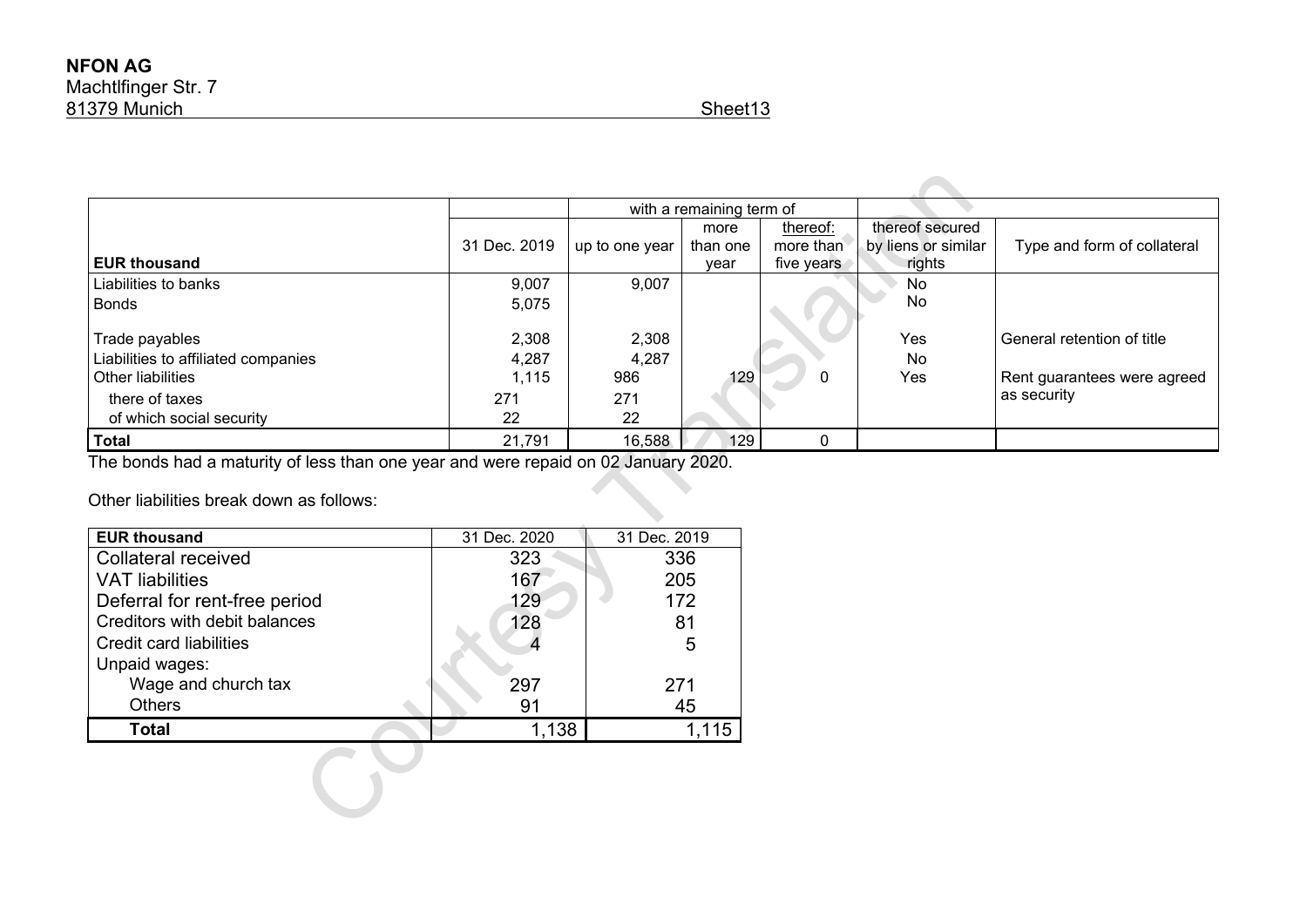#### **9. Deferred income**

Deferred income amounts to EUR 417 thousand and relates to income for subsequent periods after the balance sheet date.

#### **10. Deferred taxes**

The temporary differences between the accounting and tax carrying amounts of assets, liabilities, prepaid expenses and deferred income were calculated in the fiscal year. The information derived from this results in a potential option to recognise deferred tax assets. The option not to recognise deferred tax assets in accordance with section 274(1) sentence 2 HGB has been exercised. In particular, it should also be noted that any tax loss carry forwards not used to date cannot be capitalised on account of the overall history of losses in view of the previous year's results.

#### **11. Contingent liabilities**

In April 2017, the company entered into a parent company guarantee agreement whereby NFON AG, as the guarantor, guarantees to one of its partners, British Telecommunications plc, all payments that become payable by its subsidiary NFON UK. A claim under this guarantee is considered unlikely.

#### **12. Other financial commitments**

There are obligations under longer-term rental and lease agreements of EUR 4,844 thousand as at 31 December 2020 (previous year: EUR 3,512 thousand).

Specifically, these result from vehicle leases in the amount of EUR 219 thousand (previous year: EUR 179 thousand) and building leases of EUR 4,625 thousand (previous year: EUR 3,333 thousand).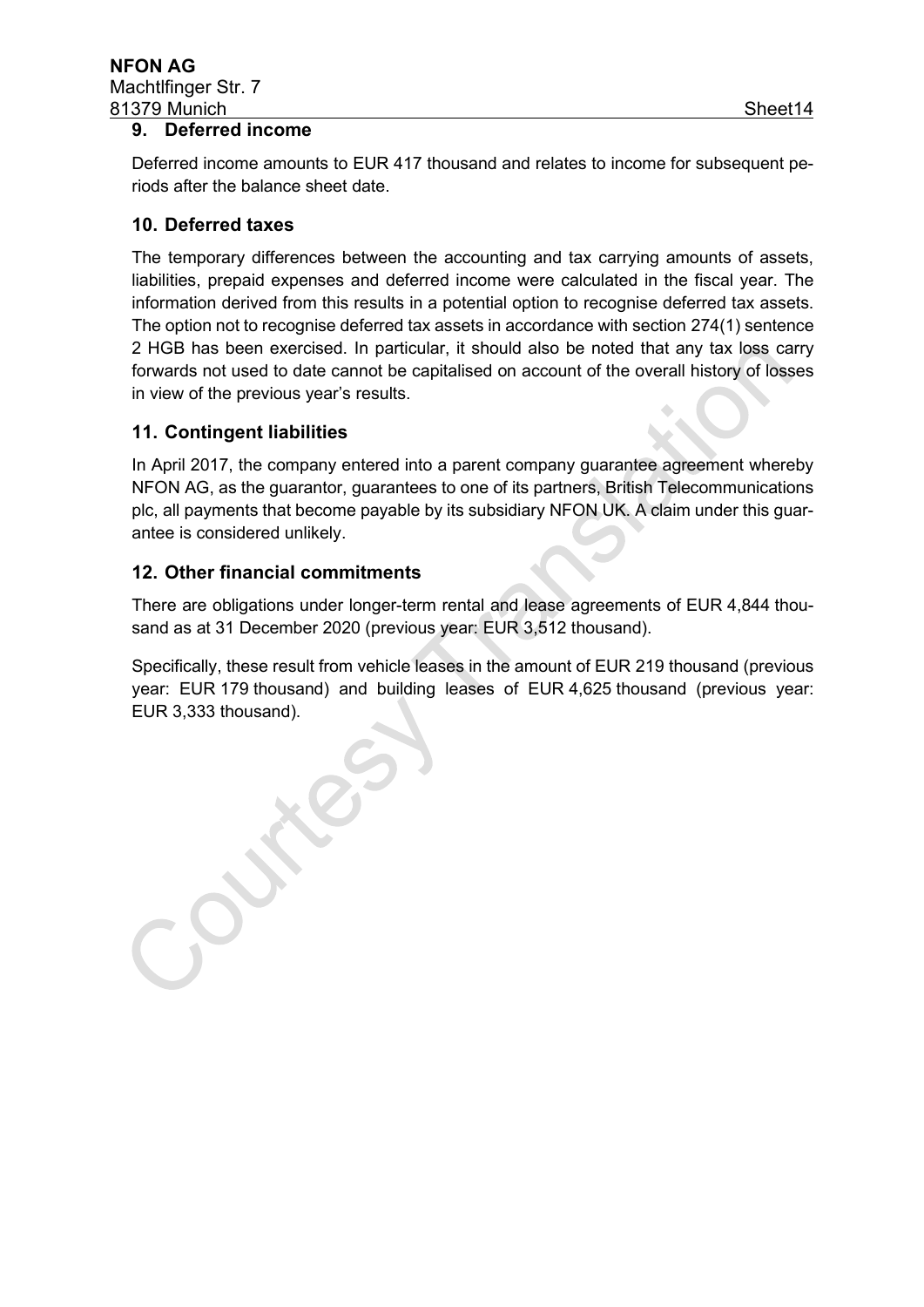### **IV. Income statement disclosures**

The income statement was prepared in line with the total cost (nature of expense) method.

#### **1. Revenue**

Revenue breaks down as follows:

| <b>EUR thousand</b>       | 2020   | 2019           |
|---------------------------|--------|----------------|
| <b>Areas of activity:</b> |        |                |
| Recurring                 | 34,968 | 29,900         |
| <b>Recurring IC</b>       | 151    |                |
| Non-recurring             | 4,608  |                |
| Non-recurring IC          | 4,641  | 5,848<br>1,881 |
| Total                     | 44,367 | 37,629         |
|                           |        |                |

| <b>EUR thousand</b>                    | 2020   | 2019   |
|----------------------------------------|--------|--------|
| <b>Geographically defined markets:</b> |        |        |
| Germany                                | 38,239 | 34,337 |
| Germany IC                             | 167    |        |
| European Union                         | 1,005  | 1,051  |
| European Union IC                      | 4,625  | 1,881  |
| <b>Rest of Europe</b>                  | 331    | 360    |
| <b>Total</b>                           | 44,367 | 37,629 |

#### **2. Other operating income**

| <b>EUR thousand</b>                    | 2020 | 2019 |
|----------------------------------------|------|------|
| Income from provisions*                | 303  | 70   |
| Investment grant                       | 210  | 220  |
| Offsetting of non-cash remuneration    | 158  | 136  |
| Miscellaneous other operating income*  | 31   | 24   |
| Reimbursement under German Expenditure | 24   | 80   |
| <b>Compensation Act</b>                |      |      |
| <b>Total</b>                           | 726  | 529  |

 $* =$  prior-period income

In total, other operating income includes prior-period income of EUR 311 thousand (previous year: EUR 94 thousand). This predominantly results from the reversal of provisions, income from prior-period receivables and commission income.

#### **3. Cost of materials**

The cost of materials essentially comprises purchased merchandise (hardware) of EUR 2,073 thousand (previous year: EUR 0,795 thousand) and purchased services in the form of software provision of EUR 2,647 thousand (previous year: EUR 2,293 thousand) and airtime of EUR 1,763 thousand (previous year: EUR 1,810 thousand).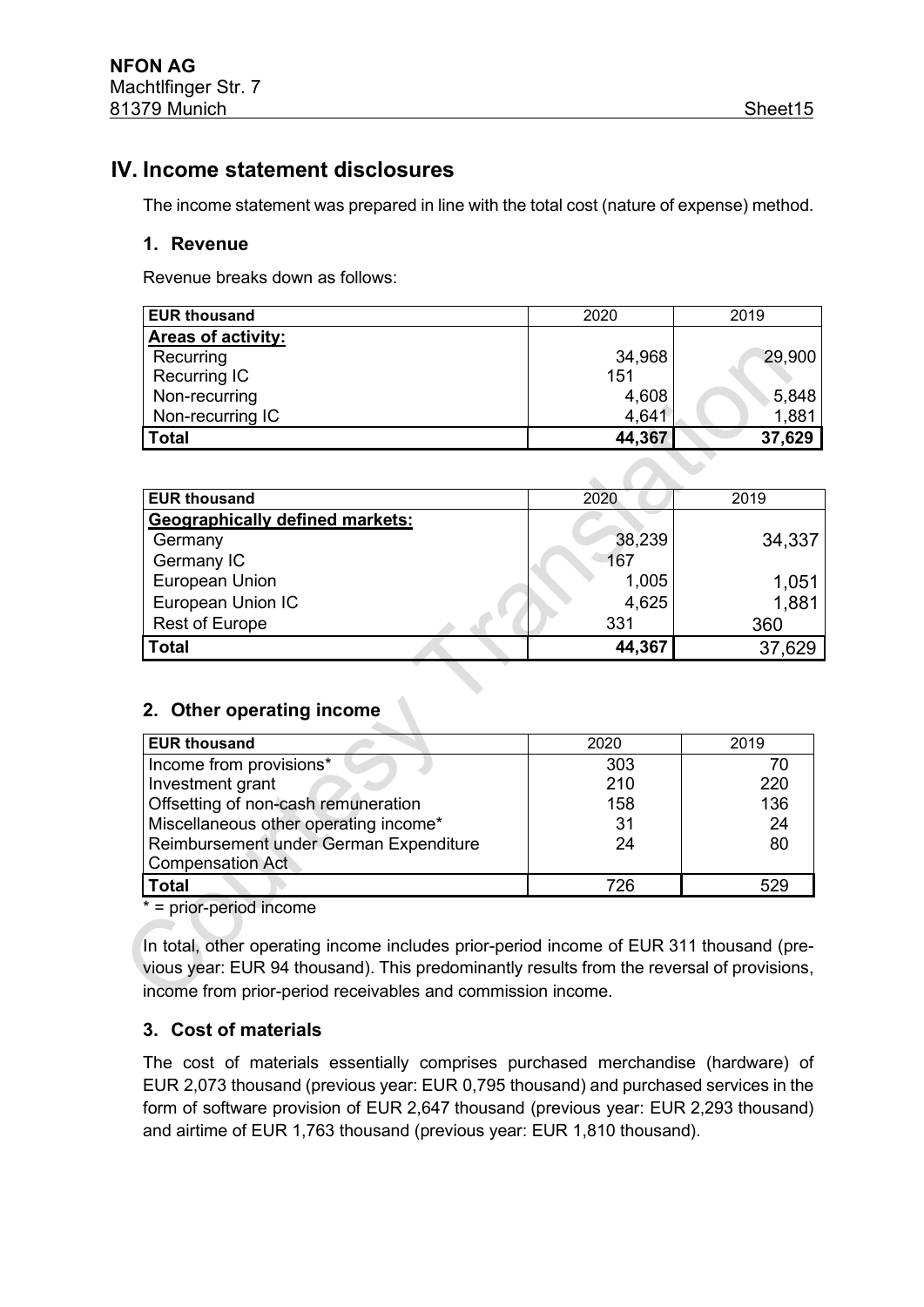#### **4. Personnel expenses**

The increase in personnel expenses of EUR 2,630 thousand to EUR 19,521 thousand (previous year: EUR 16,891 thousand) essentially results from the higher headcount, bonus payments and an employee stock option plan.

NFON AG introduced an employee stock option plan in 2019. Details of the participants and the terms can be found in the IFRS consolidated financial statements. The stock options are non-transferable stock options, issued to a precisely defined group of people and have the value shown below as at the balance sheet date.

|                                            |                            | Contrac-<br>tual vest- | Fore-<br>cast    |               | <b>Value as</b>       |                 |
|--------------------------------------------|----------------------------|------------------------|------------------|---------------|-----------------------|-----------------|
| <b>Grant date/em-</b>                      | <b>Number</b><br>of option | ing pe-<br>riod of     | fluctu-<br>ation | <b>Option</b> | at 31 Dec.<br>2020 in | <b>Lifetime</b> |
| ployees entitled                           | in thou.                   | options                | in $%$           | value         | EUR thou.             | value           |
| <b>Options awarded to Management Board</b> |                            |                        |                  |               |                       |                 |
| On 2 Jan. 2019                             | 199                        | 4 years                | $\overline{4}$   | 4.04          | 650                   | 773             |
| <b>Options awarded to employees</b>        |                            |                        |                  |               |                       |                 |
| On 2 Jan. 2019<br>forfeited as of 31.      | 423<br>$-11$               | 4 years                |                  |               |                       |                 |
| Dec. 2020                                  |                            |                        | 4                | 4.07          | 809                   | 1,633           |
| On 9 May 2019<br>forfeited as of 31.       | 26<br>$-5$                 | 4 years                |                  |               |                       |                 |
| Dec. 2020                                  |                            |                        | 4                | 4.76          | 41                    | 110             |
| On 27 Sept. 2019                           | 47                         | 4 years                | 4                | 4.80          | 68                    | 217             |
| On 20 Dec. 2019                            | 15 <sub>1</sub>            | 4 years                | 4                | 3.44          | 13                    | 50              |
| On 12 May 2020<br>expire as of 31.         |                            | 4 years                |                  |               |                       |                 |
| Dec. 2020<br>On 16 June 2020               | 8                          |                        | 4                | 5,29          |                       |                 |
| expire as of 31.                           |                            | 4 years                |                  |               |                       |                 |
| Dec. 2020                                  | 6                          |                        | 4                | 5,29          |                       |                 |
| Total stock op-                            |                            |                        |                  |               |                       |                 |
| tions                                      | 708                        |                        |                  |               | 1,580                 | 2,783           |

Measurement of fair values

A total number of 16,000 share options have been forfeited as the respective employees have left the company.

A total number of 14,000 share options have been expired as the underlying targets were not achieved.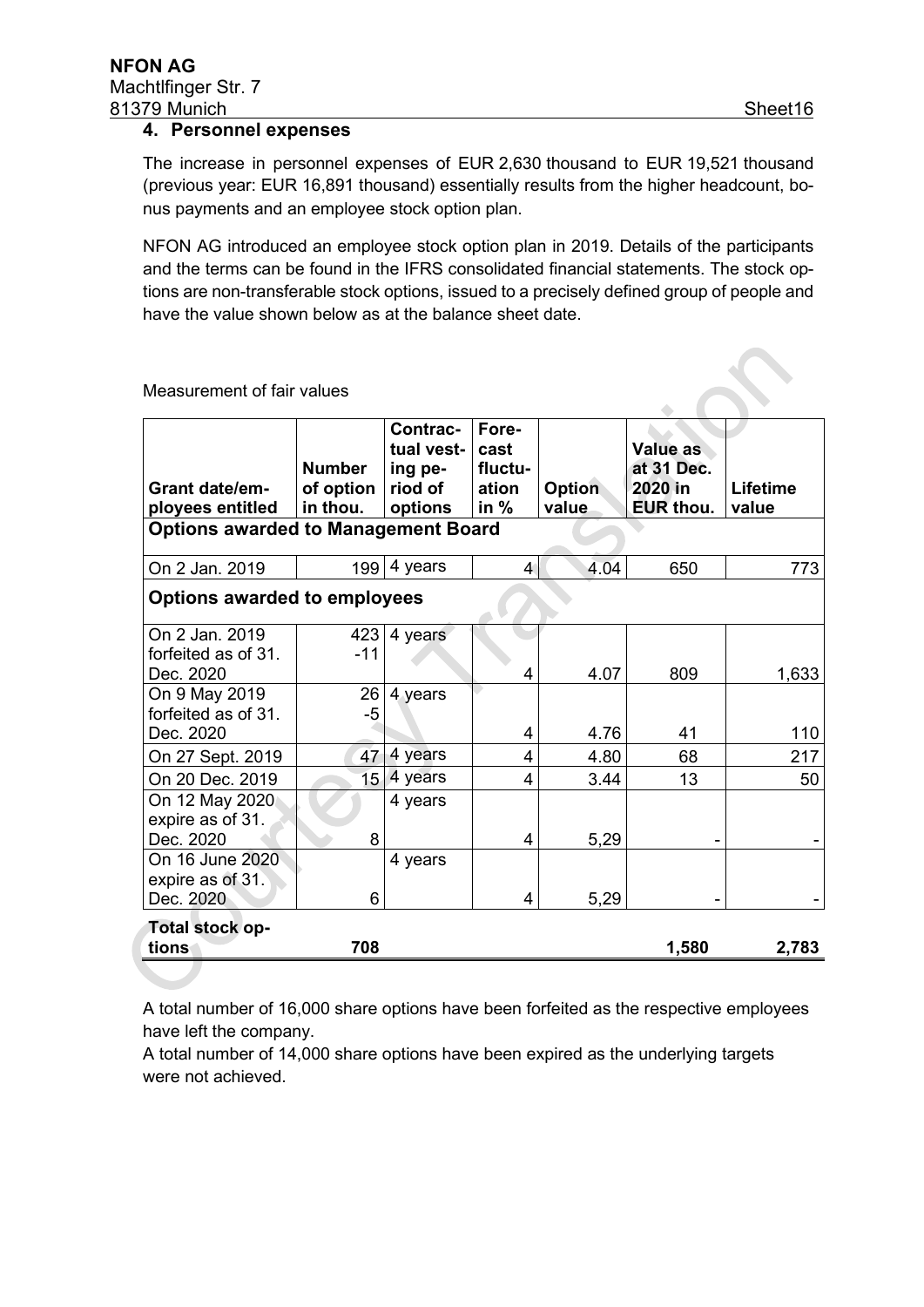$\mathcal{L}$ 

#### **5. Amortisation and write-downs of intangible fixed assets and depreciation and write-downs of tangible fixed assets**

| <b>EUR thousand</b>                     | 2020 | 2019 |
|-----------------------------------------|------|------|
| Amortisation of intangible fixed assets |      |      |
|                                         | 122  |      |
| Depreciation on tangible assets         | 723  | 590  |
| Гоtal                                   | 845  | 663  |

Depreciation and amortisation have increased as a result of higher acquisitions and corresponding depreciation and amortisation. Amortisation of intangible assets includes a write-down of EUR 11 thousand on the goodwill acquired in 2020.

There were no impairment losses in the reporting year. Further information can be found in the statement of changes in fixed assets.

#### **6. Other operating expenses**

Other operating expenses amount to EUR 26,657 thousand in total in the reporting year (previous year: EUR 27,098 thousand) and essentially include the following items.

| <b>EUR thousand</b>                       | 2020   | 2019   |
|-------------------------------------------|--------|--------|
| Cost allocation                           | 9,917  | 8,944  |
| Selling costs                             | 4,491  | 4,159  |
| Advertising, media, trade fair            | 3,706  | 5,312  |
| Freelancers, consulting costs             | 2,661  | 3,000  |
| Maintenance, servicing, IT                | 1,319  | 307    |
| Premises expenses                         | 1,307  | 1,284  |
| Use of software                           | 827    | 840    |
| Recruitment, training                     | 509    | 325    |
| Support costs                             | 398    | 496    |
| Administrative costs                      | 318    | 317    |
| Fleet including vehicle insurance         | 302    | 271    |
| Financial statement and audit costs       | 288    | 449    |
| Insurance not including vehicle insurance | 176    | 190    |
| Travel expenses, hospitality, gifts       | 161    | 485    |
| Miscellaneous other operating expenses    | 137    | 465    |
| <b>Supervisory Board remuneration</b>     | 134    | 144    |
| Work event                                | 6      | 112    |
| Total                                     | 26,657 | 27,098 |

Other operating expenses include prior-period expenses of EUR 35 thousand (previous year: EUR 51 thousand) resulting from bad debts.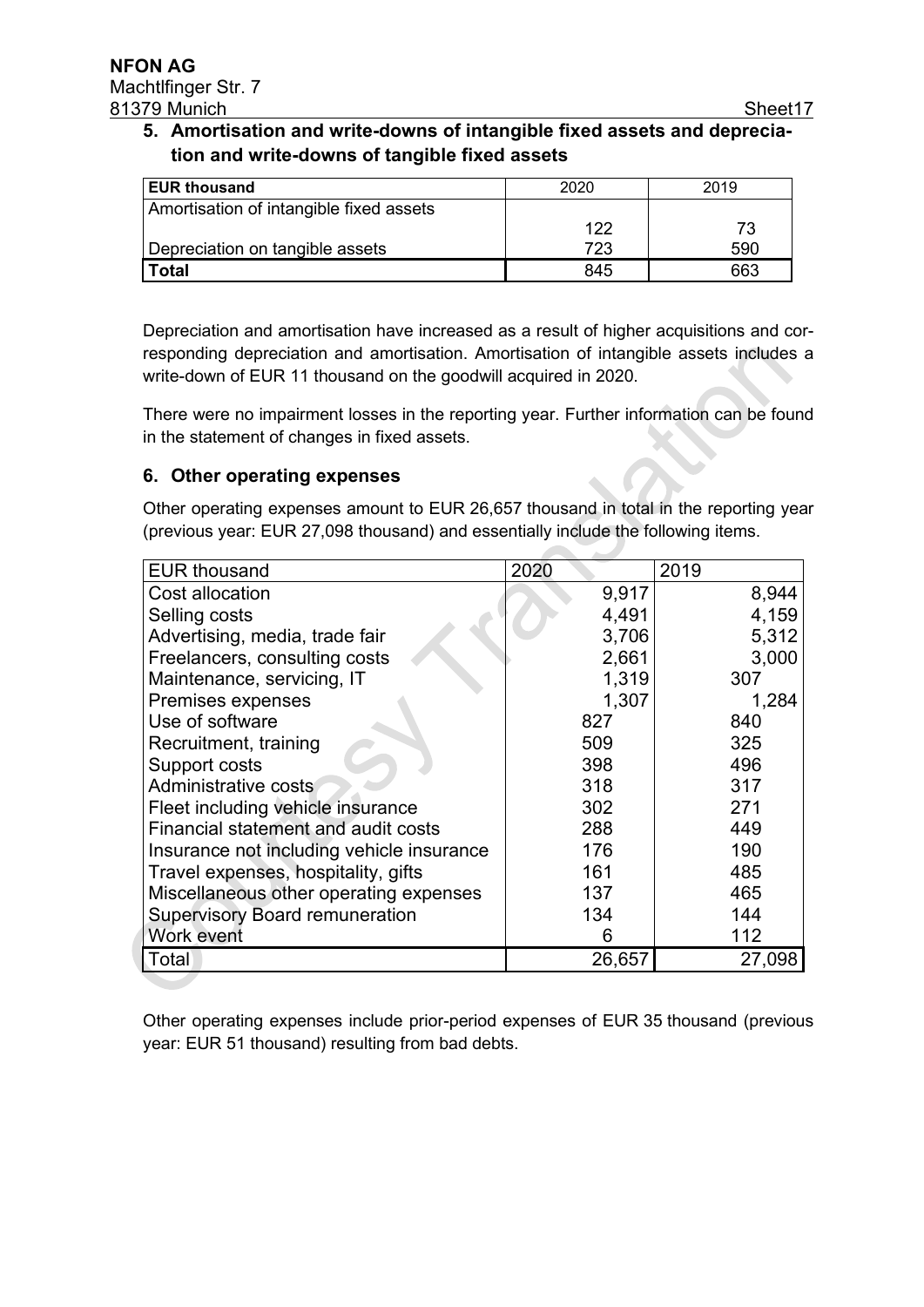#### **NFON AG**  Machtlfinger Str. 7 81379 Munich Sheet 18

#### **7. Net interest income**

| <b>EUR thousand</b>                              | 2020 | 2019   |
|--------------------------------------------------|------|--------|
| Income from other securities and long-term loans |      |        |
|                                                  | 223  | 199    |
| Other interest and similar income                |      | 29     |
| Interest and similar expenses                    | -537 | $-788$ |
| <b>Total</b>                                     | -305 | -560   |

 $\overline{N}$ -" = expense

Other interest and similar income in the previous year relate to blocking and dunning fees. Other interest also includes EUR 0.3 thousand from the discounting of provisions.

Interest expenses declined by EUR 251 thousand year-on-year to EUR 537 thousand.

#### **8. Other taxes**

Other taxes include vehicle taxes of EUR 6 thousand (previous year: EUR 5 thousand).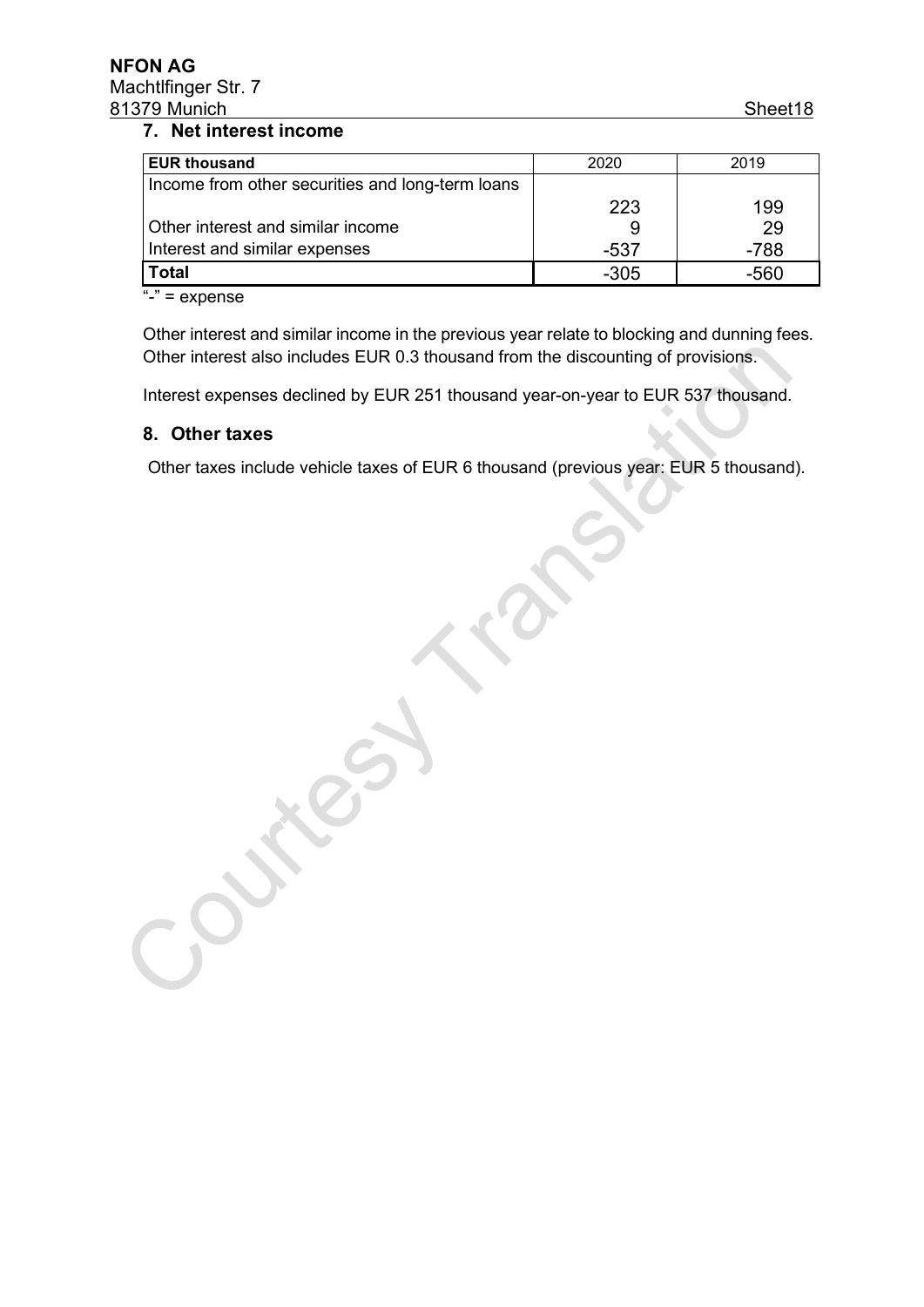#### **V. Other disclosures**

#### **1. Total auditor's fees**

KPMG AG WPG audited the annual and consolidated financial statements of NFON AG. KPMG AG WPG also performed assurance services in connection with the introduction of new IFRS accounting policies and for the ongoing development of guidelines, systems and processes in light of the requirements placed on a listed company. The information on the auditor's fees can be found in the consolidated financial statements of NFON AG. They are not disclosed here in accordance with the exempting clause for groups under section 285 no. 17 HGB.

#### **2. Headcount (average for the year)**

In accordance with the calculation provisions of section 285 HGB, an average of 219 people were employed during the fiscal year (previous year: 195). These are exclusively salaried employees.

| <b>Number</b>         | 2020 | 2019 |
|-----------------------|------|------|
| Full-time equivalents | 202  | 178  |
| Part-time equivalents |      |      |
| <b>Total</b>          | 219  | 195  |

#### **3. The Management Board**

The members of the Management Board of the company in the reporting period and until the preparation of the 2020 annual financial statements were:

- Dr. Klaus von Rottkay, doctor of physics, Munich CEO (since 1 December 2020)
- Jan-Peter Koopmann, computer science and business administration graduate, Nackenheim

CTO (since 1 October 2012)

- Hans Szymanski, business graduate, Berlin CEO (until 30 November 2020)
- Cesar Flores Rodriguez, business management graduate, Pullach im Isartal CSO (until 30 November 2020)

Liabilities to members of the Management Board amount to EUR 0.00 as at the balance sheet date (previous year: EUR 3,241.19).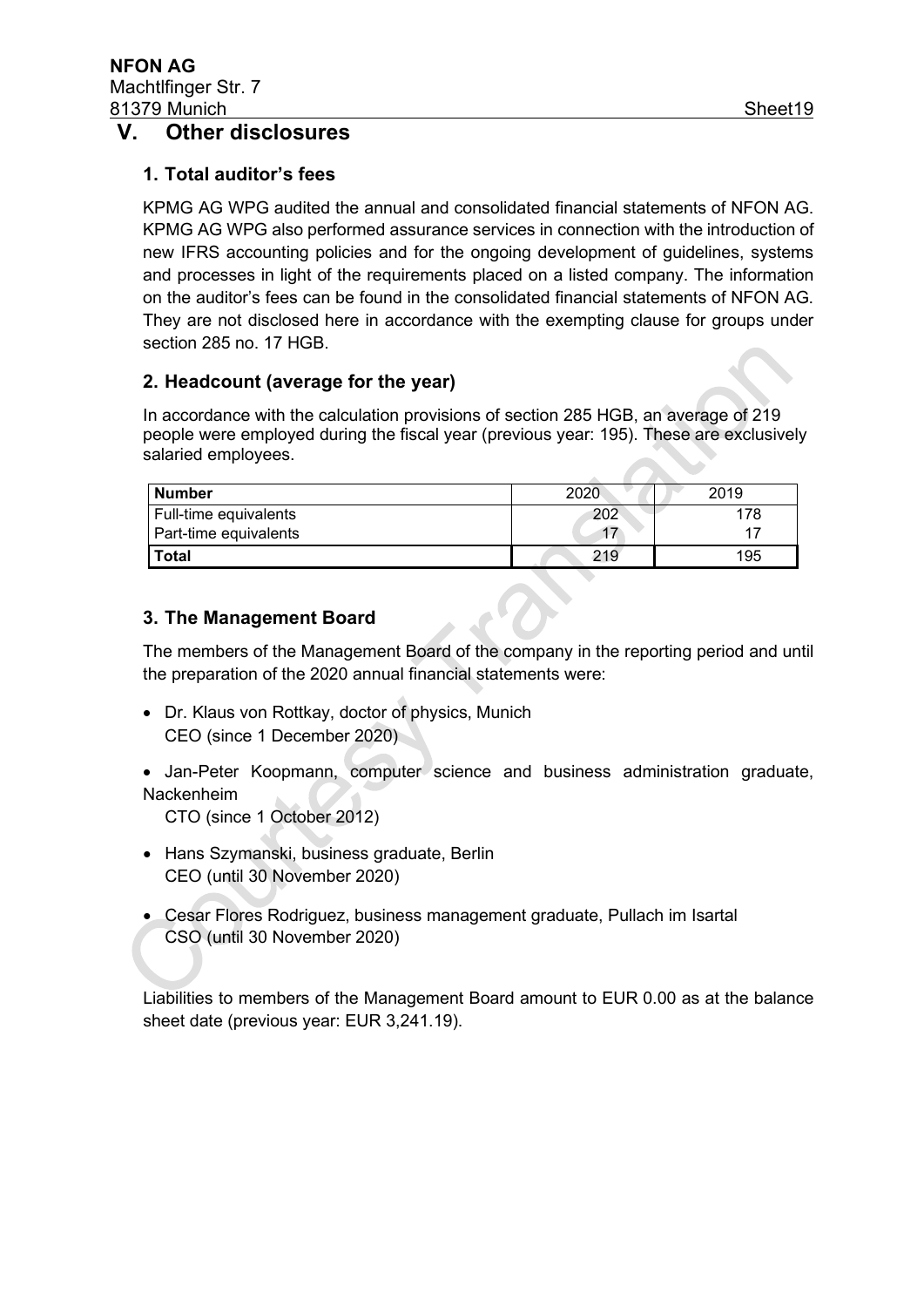#### **4. Supervisory Board**

The members of the Supervisory Board of the company in the reporting period and until the preparation of accounts were:

• Rainer Christian Koppitz

Chairman (from 1 February 2015; until 27 July 2016) Member (from 24 July 2017; until 9 April 2018) Chairman (since 9 April 2018) Profession: CEO of Katek SE, Munich

• Dr Rupert Doehner

Deputy Chairman (since 9 April 2018) Profession: Lawyer, Managing Director of RECON Rechtsanwaltsgesellschaft mbH, Munich.

• Günter Müller

Member (from 12 December 2019) Profession: Executive Chairman of ASC Technologies AG, Hösbach.

• Florian Schuhbauer

(since 12 December 2019) Profession: Managing Director of Active Ownership Capital S.a.r.l and Active Ownership Corporation S.a.r.l., Grevenmacher, Luxembourg Member of the Supervisory Board of PNE AG, Cuxhaven.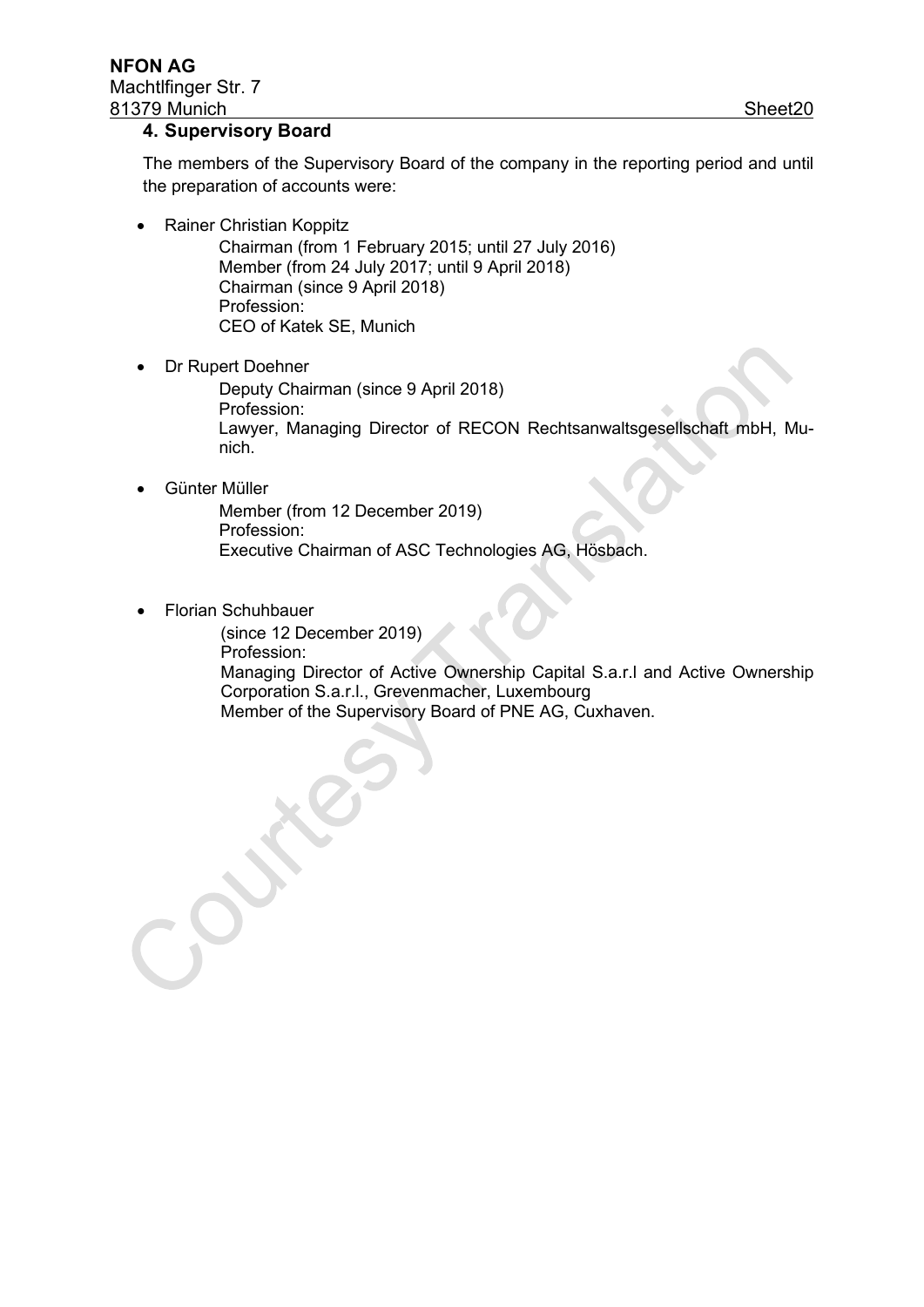#### **5. Related party transactions**

Parties are considered to be related if the parties are under common control or if one party has the ability to control the other party or can exercise significant influence or joint control over the other party through its financial and operating policy. In considering each possible related party relationship, attention is paid to the substance of the relationship and not just the legal form. In addition, a related party is any member of the Management Board and the Supervisory Board of NFON AG, including any of their immediate family members and any entity owned or controlled by such persons.

The related party transactions mainly concern rental, services and financing transactions. If there is a corresponding market for such transactions, they are typically entered into at arm's length conditions.

The table below shows transactions with related parties with the exception of the remuneration of members of management in key positions.

| <b>EUR thousand</b>                       | 2020   | 2019  |
|-------------------------------------------|--------|-------|
| Sales of goods and services and other in- |        |       |
| come including interest income            | 5,037  | 2,177 |
| Purchases of goods and services and other |        |       |
| expenses including interest expenses      | 10.612 | 9.290 |

| <b>EUR thousand</b> | Balance outstand- | Balance out-   |
|---------------------|-------------------|----------------|
|                     | ing as at 31 Dec. | standing as at |
|                     | 2020              | 31 Dec. 2019   |
| <b>Receivables</b>  | 4,138             | 3.8731         |
| .iabilities.        | 5.747             | 4 294          |

All transactions with these related parties are priced on an arm's length basis and, with the exception of loans to affiliated companies, must be settled in cash within two months of the end of the reporting period. None of the balances are secured.

Sales of goods and services and other income include cloud-based services provided to related parties on the same terms and conditions as for any other customer of the Group. Purchases of goods and services and other expenses essentially include services provided by companies controlled by related parties and interest expenses in connection with loans.

Receivables include loans of EUR 4,138 thousand (previous year: EUR 3,873 thousand).

#### **6. Total remuneration of members of executive bodies**

In accordance with section 314(1) no. 6 a sentence 1 to 3 HGB, the Management Board received remuneration of EUR 1,062 thousand in the reporting year (previous year: EUR 1,858 thousand).In the previous year, this included the grant values for share-based payments of EUR 805 thousand (reporting year: EUR 0 thousand). A total of 199,229 share options were granted in the previous year. No share options were granted in the reporting year. The remuneration in the reporting year includes EUR 260 thousand for former members of the Management Board for the period after the end of their services.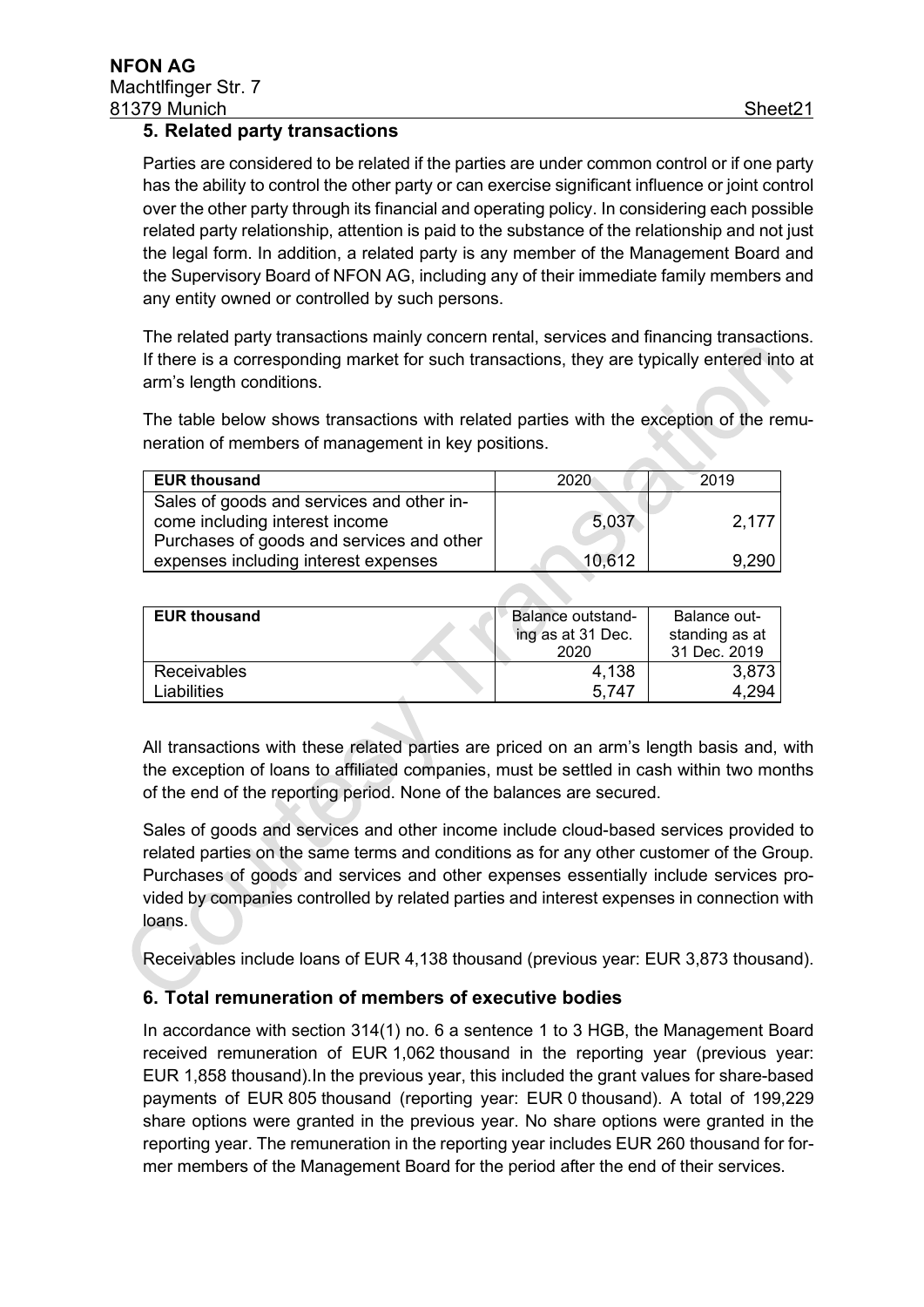By way of resolution by the Annual General Meeting of 9 April 2018, the company is exercising the option under section 286(5) HGB and does not disclose the remuneration of each individual member of the Management Board in accordance with section 285 no. 9 a sentences 5 to 8.

There were no loans or advances to members of executive bodies as at 31 December 2020.

Contingent liabilities were not entered into for these persons.

Supervisory Board remuneration breaks down as follows:

| <b>EUR thousand</b>                         | 2020 | 2019 |
|---------------------------------------------|------|------|
| <b>Supervisory Board remuneration</b>       |      |      |
| Basic remuneration                          | 115  | 119  |
| Attendance fee                              | 19   | 24   |
| <b>Total Supervisory Board remuneration</b> | 134  | 143  |

#### **7. List of shareholdings**

Breakdown of shareholdings in accordance with section 285 no. 11 HGB:

| nfon GmbH, St Pölten, Austria<br>Net income in 2020: EUR 73 thousand                 | Share:<br>Equity: | 100.00%<br>EUR +1,285 thousand |
|--------------------------------------------------------------------------------------|-------------------|--------------------------------|
| NFON UK Ltd., Maidenhead, UK<br>Net income in 2020: EUR 504 thousand                 | Share:<br>Equity: | 100.00%<br>EUR +5,124 thousand |
| NFON Iberia SL, Madrid, Spain<br>EUR -112 thousand<br>Net income in 2020:            | Share:<br>Equity: | 100.00%<br>EUR -966 thousand   |
| NFON Italia S.R.L, Milan, Italy<br>EUR -18 thousand<br>Net income in 2020:           | Share:<br>Equity: | 100.00%<br>EUR +582 thousand   |
| NFON France SAS, Paris, France<br>EUR -22 thousand<br>Net income in 2020:            | Share:<br>Equity: | 100.00%<br>EUR +70 thousand    |
| Deutsche Telefon Standard GmbH, Mainz<br>Net income in 2020:<br>EUR 2240 thousand    | Share:<br>Equity: | 100.00%<br>EUR 2,650 thousand  |
| NFON developments Lda., Lissabon, Portugal<br>Net income in 2020:<br>EUR 81 thousand | Share:<br>Equity: | 100.00%<br>EUR 131 thousand    |

 $\mathcal{A}_\mathcal{A}$ 

The figures shown for net income and equity are based on the figures taken from the IFRS reporting packages (HB II) prepared by the subsidiaries for the purposes of preparing NFON's consolidated financial statements as at 31 December 2019.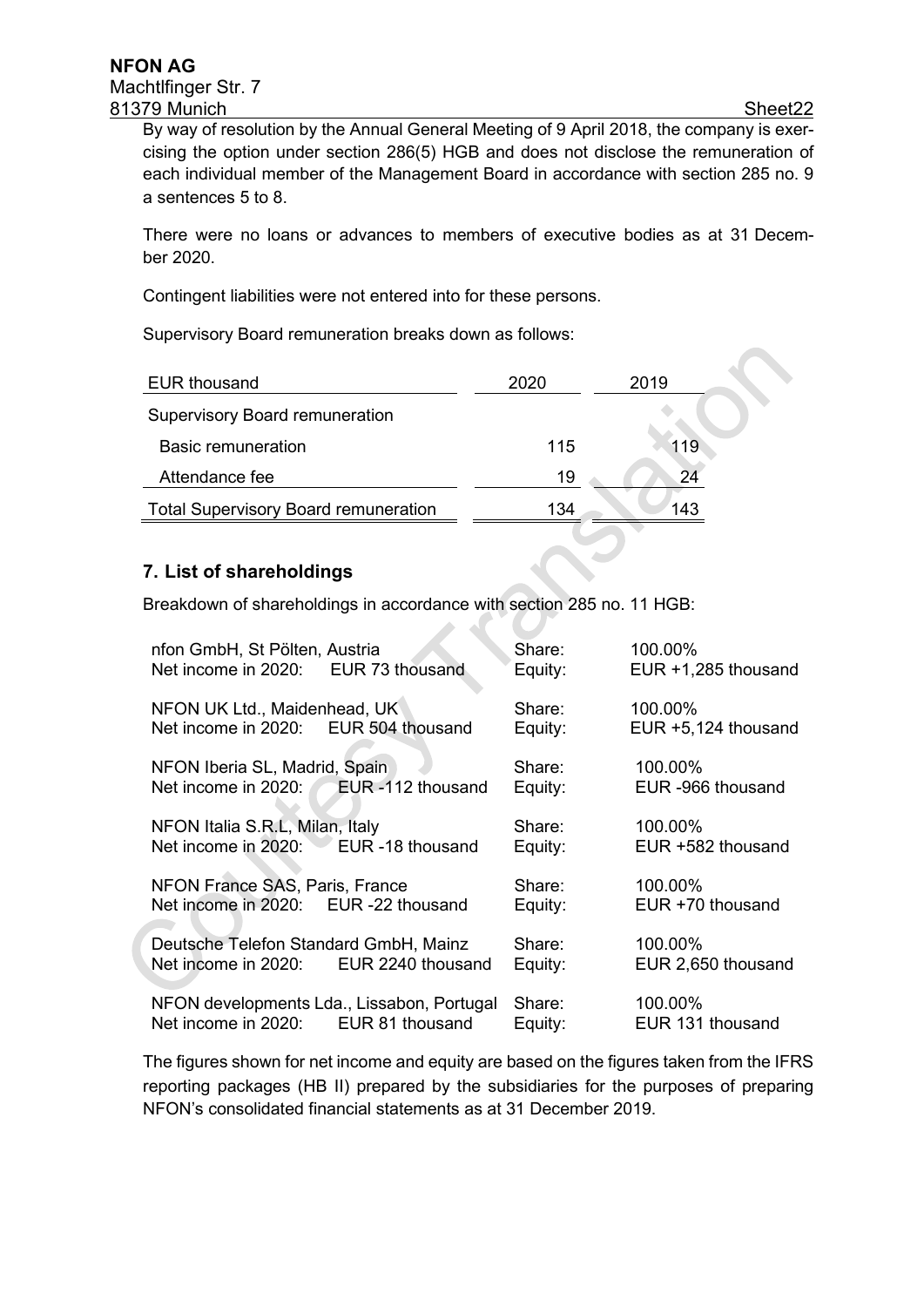#### **8. Group affiliation**

NFON AG, Munich, prepares the consolidated financial statements and the Group management report for the NFON Group. The consolidated financial statements and the Group management report of NFON AG, Munich, are prepared in accordance with the International Financial Reporting Standards (IFRS), as applicable in the EU, published electronically in the Federal Gazette and filed with the Munich Local Court (HRB 168022).

#### **9. Supplementary report**

After the balance sheet date, a capital increase was carried out with the exclusion of subscription rights, in the course of which the share capital of NFON AG was increased by EUR 1,506,000 through the issue of 1,505,555 new shares. The placement price was EUR 17.50, as a result of which the company received liquid funds totalling EUR 26,347,000. The difference between the placement price and the nominal value per new share, totalling EUR 24,842,000, was recognised in the capital reserve. The capital increase was entered in the commercial register on 29 March 2021.

Within the NFON Group, neither procurement nor sales are directly affected by the epidemic, though there may be unforeseeable effects on future assessments.

#### **10. Declaration in accordance with section 161 AktG of the German Corporate Governance Code**

NFON AG published the declaration required by section 161 AktG for 2020 on 31 March 2021. This can be found on its website [www.nfon.com](http://www.nfon.com/) under Investor Relations.

#### **11. Appropriation of profits**

The Management Board and the Supervisory Board propose to the Annual General Meeting on 24 June 2021 that the net accumulated loss of EUR -56,113 thousand be carried forward to new account.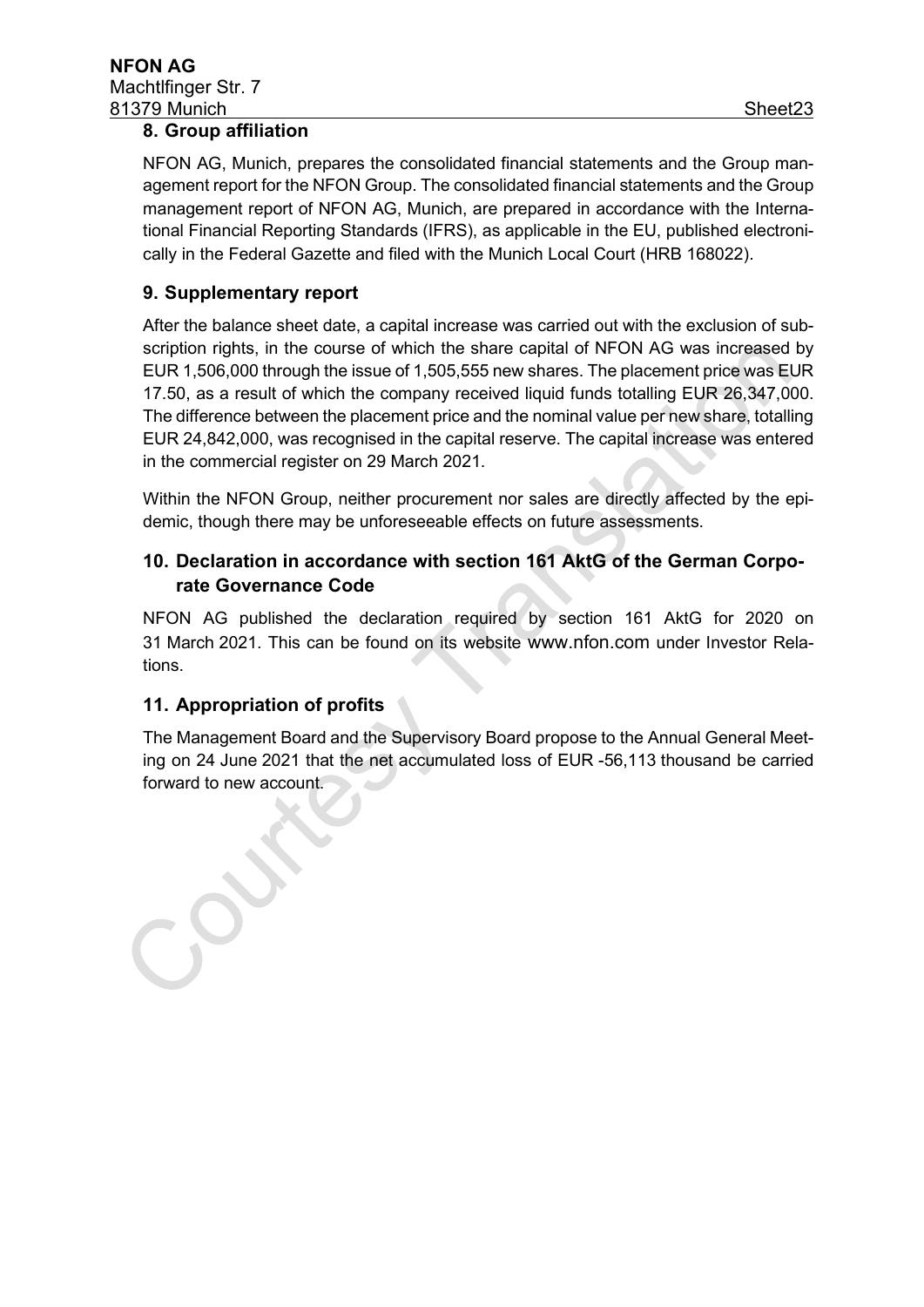### **NFON AG**

#### Machtlfinger Str. 7 81379 Munich Sheet24

**Statement of changes in fixed assets for fiscal 2020**

|                                        | Acquisition/Addition  |          | Reclassi-    | Acquisition/pro-                               | Deprecia- | <b>Book value</b> Addition |          | Reclassifi | Depreciation  | Book value  |
|----------------------------------------|-----------------------|----------|--------------|------------------------------------------------|-----------|----------------------------|----------|------------|---------------|-------------|
|                                        | production cost       |          | fication     | duction cost                                   | tion and  |                            |          | cation     | and           |             |
|                                        |                       |          |              |                                                | amortisa- |                            |          |            | amortisation  |             |
|                                        | 1 Jan. 2020 Disposals |          |              | 31 Dec. 2020 1 Jan. 2020 1 Jan. 2020 Disposals |           |                            |          |            | Reversal of - | 31 Dec. 202 |
|                                        |                       |          |              |                                                |           |                            |          |            | write-downs   |             |
| Intangible assets                      |                       |          |              |                                                |           |                            |          |            |               |             |
| Purchased concessions, industrial<br>1 | 446                   | 165      | 29           | 640                                            | 253       | 192                        | 165      | 29         | 110           | 277         |
| and similar rights and assets and li-  |                       |          |              |                                                |           |                            |          |            |               |             |
| censes in such rights and assets       |                       |          |              |                                                |           |                            |          |            |               |             |
| Goodwill<br>2.                         |                       | 150      |              | 150                                            |           |                            | 150      |            | 11            | 139         |
| 3.<br>Payments on account              |                       | 106      | $-29$        | 77                                             |           |                            | 106      | $-29$      |               | 77          |
|                                        |                       |          |              |                                                |           |                            |          |            |               |             |
| <b>Total intangible assets</b>         | 446                   | 421      | 29           | 867                                            | 253       | 192                        | 421      | 29         | 122           | 492         |
|                                        |                       |          | $-29$        |                                                |           |                            |          | $-29$      |               |             |
|                                        |                       |          |              |                                                |           |                            |          |            |               |             |
| II. Tangible assets                    |                       |          |              |                                                |           |                            |          |            |               |             |
| Technical equipment and machin-<br>1.  | 3,480                 | 565      | 204          | 4,250                                          | 1,973     | 1,507                      | 566      | 204        | 510           | 1,767       |
| ery                                    |                       |          |              |                                                |           |                            |          |            |               |             |
| Other equipment, operating and<br>2.   | 1,307                 | 165      |              | 1,466                                          | 781       | 526                        | 165      |            | 214           | 476         |
| office equipment                       |                       | -6       |              |                                                |           |                            |          |            |               |             |
|                                        |                       |          |              |                                                |           |                            |          |            |               |             |
| 3. Payments on account and assets      | 19,600                | 382      | 204-         | 368                                            |           | 190                        | 382      | $204 -$    |               | 368         |
| under construction                     |                       | -6       |              |                                                |           |                            |          |            |               |             |
| <b>Total tangible assets</b>           | 4,982                 | 1,113    | <sup>0</sup> | 6,084                                          | 2,760     | 2,223                      | 1,113    | 204        | 723           | 2,612       |
|                                        |                       | $-12$    |              |                                                |           |                            |          | $-204$     |               |             |
|                                        |                       |          |              |                                                |           |                            |          |            |               |             |
| III. Financial assets                  |                       |          |              |                                                |           |                            |          |            |               |             |
| 1. Shares in affiliated companies      | 36,768                | 50       | 547          | 29,826                                         |           | 36,768                     | 50       | 547        |               | 29,826      |
|                                        |                       | $-7,540$ |              |                                                |           |                            | $-7,540$ |            |               |             |
| 2. Loans to affiliated companies       | 3,874                 | 812      | $-547$       | 4,138                                          |           | 3,874                      | 812      | $-547$     |               | 4,138       |
|                                        |                       |          |              |                                                |           |                            |          |            |               |             |
| <b>Total financial assets</b>          | 40,642                | 862      | 547          | 33,964                                         |           | 40,642                     | 862      | 547        |               | 33,964      |
|                                        |                       | $-7,540$ | $-547$       |                                                |           |                            | $-7,540$ | 547-       |               |             |
|                                        |                       |          |              |                                                |           |                            |          |            |               |             |
| Total                                  | 46,070                | 2,396    | 781          | 40,914                                         | 3,013     | 43,057                     | 2,396    | 781        | 845           | 37,067      |
|                                        |                       | $-7,552$ | $-781$       |                                                |           |                            | 7,541    | $-781$     |               |             |
|                                        |                       |          |              |                                                |           |                            |          |            |               |             |